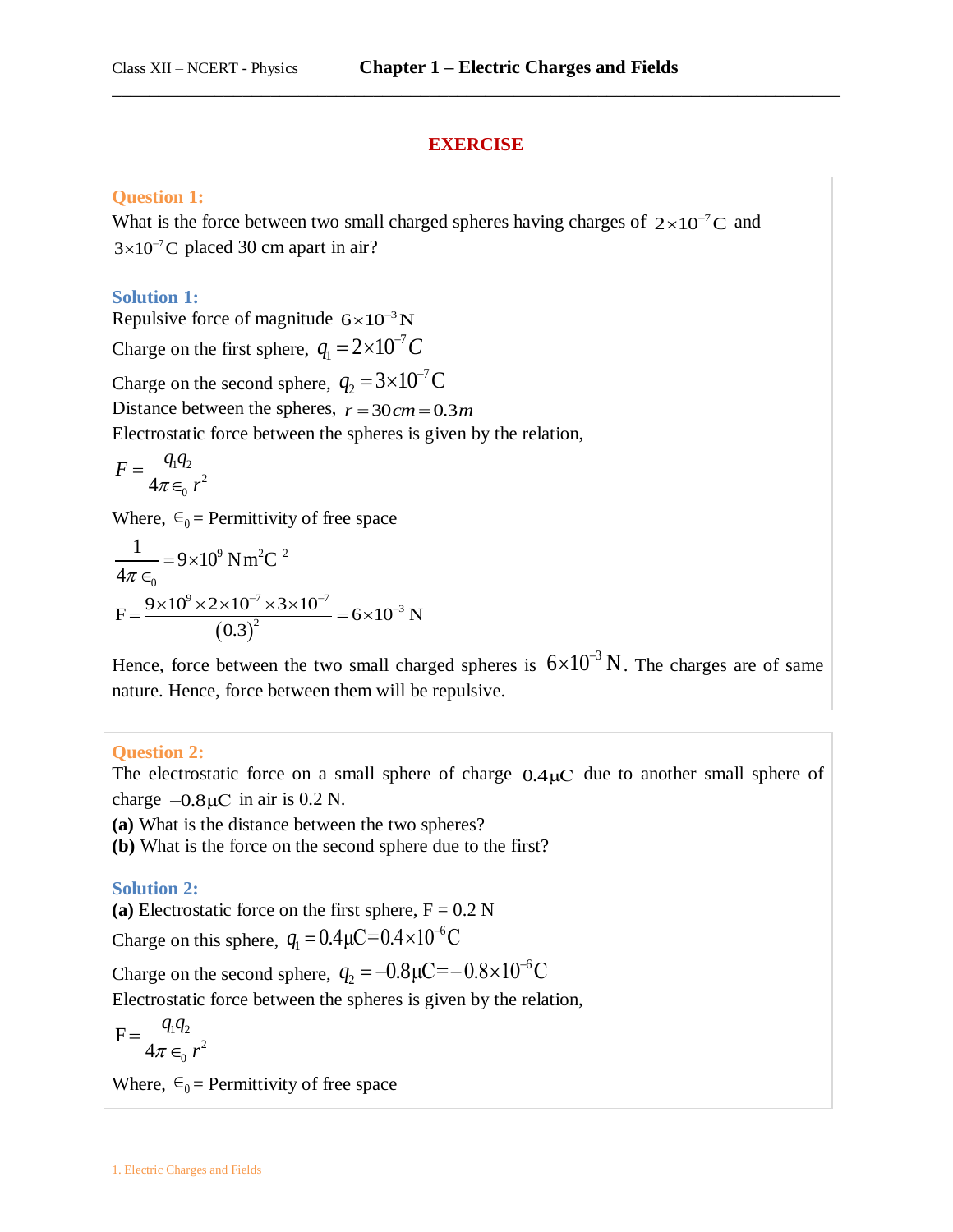And, 
$$
\frac{1}{4\pi\epsilon_0} = 9 \times 10^9 \text{ N m}^2\text{C}^{-2}
$$

$$
r^2 = \frac{q_1 q_2}{4\pi\epsilon_0 F}
$$

$$
= \frac{0.4 \times 10^{-6} \times 8 \times 10^{-6} \times 9 \times 10^9}{0.2}
$$

$$
= 144 \times 10^{-4}
$$

$$
r = \sqrt{144 \times 10^{-4}} = 0.12 \text{ m}
$$

The distance between the two spheres is 0.12 m.

**(b)** Both the spheres attract each other with the same force (according to Newton's 3<sup>rd</sup> Law). Therefore, the force on the second sphere due to the first is 0.2 N.

#### **Question 3:**

Check that the ratio  $ke^2/Gm_em_p$  is dimensionless. Look up a Table of Physical Constants and determine the value of this ratio. What does the ratio signify?

**Solution 3:**

The given ratio is 2  $e^{\mathbf{i}\mathbf{i}t}$ *ke*  $G m_e m$ Where,  $G =$  Gravitational constant Its unit is  $Nm^2$  kg<sup>-2</sup>.  $m_e$  and  $m_p$  = Masses of electron and proton. Their unit is kg. *e* = Electric charge Its unit is C.  $k = A$  constant  $\boldsymbol{0}$ 1  $4\pi$  $=$  $\in$  $\epsilon_0$  = Permittivity of free space Its unit is  $Nm^2C^{-2}$ . Therefore, unit of the given ratio  $\frac{\parallel C^{2} \parallel}{[\rm kg][\rm kg]}$ 2  $\sqrt{\text{Nm}^2 \text{C}^{-2} \cdot \text{C}^2}$  $\frac{2}{2} \frac{1}{\sqrt{2}}$  $Nm^2C$  $\frac{\kappa e}{Gm_e m_p} = \frac{L^2 \ln 2 \ln 2}{\left[\text{Nm}^2 \text{ kg}^2\right] \left[\text{kg}\right] \left[\text{kg}\right]}$  $ke^2$   $\left[\text{Nm}^2\text{C}^{-2}\right]\left[\text{C}\right]$ ке<br>m<sub>e</sub>m  $\overline{a}$  $=\frac{\left[\text{Nm}^2\text{ C}^2\right]\left[\text{ C}^2\right]}{\left[\text{Nm}^2\text{ kg}^2\right]\left[\text{kg}\right]\left[\text{kg}\right]}$ Hence, the given ratio is dimensionless.  $e = 1.6 \times 10^{-19}$ C  $G = 6.67 \times 10^{-11}$  Nm<sup>2</sup> kg<sup>-2</sup>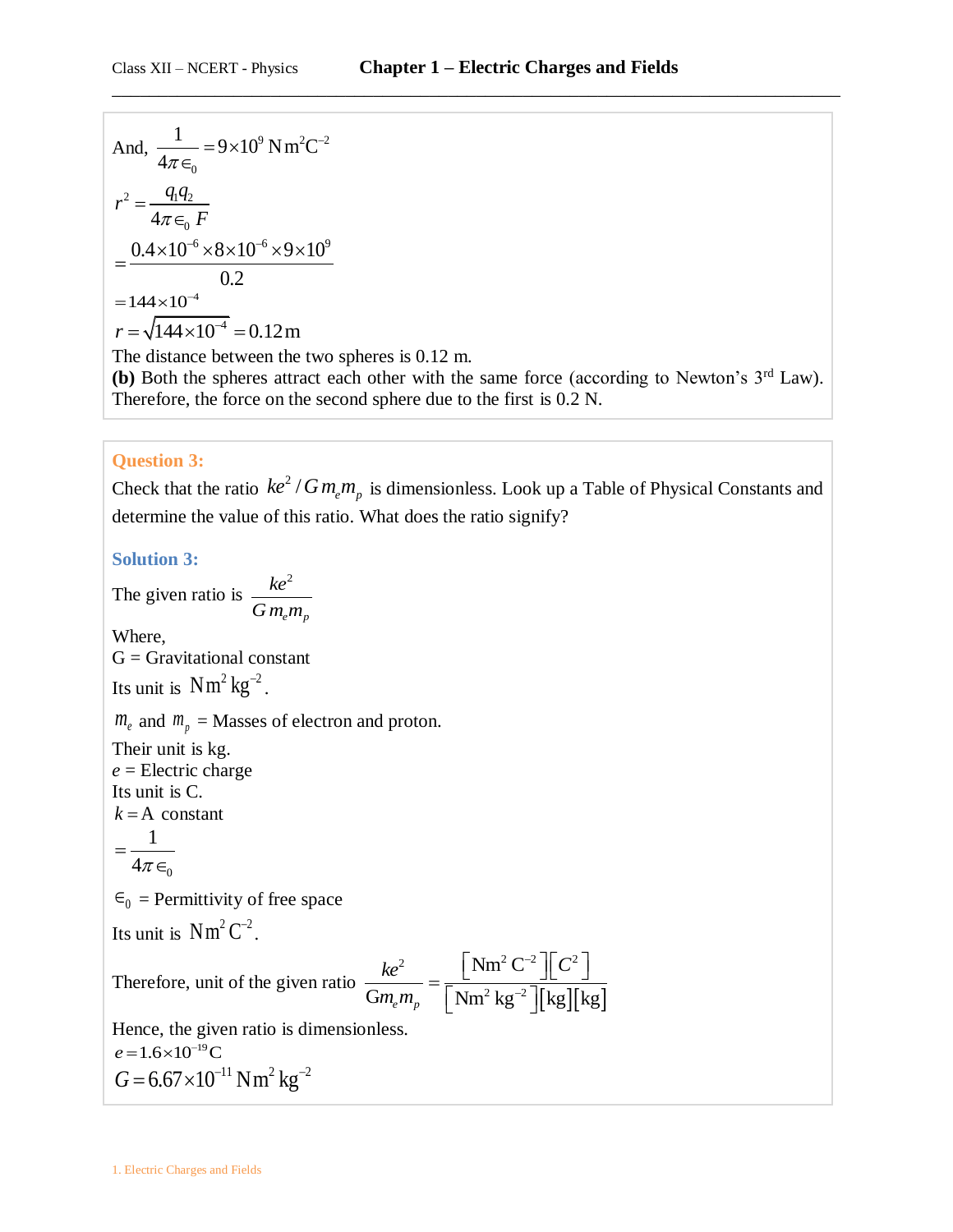$m_e = 9.1 \times 10^{-31}$  kg<br>  $m_p = 1.66 \times 10^{-27}$  kg<br>
Hence, the numerica<br>  $\frac{ke^2}{Gm_e m_p} = \frac{9 \times 10^{-14} \text{ m}}{6.67 \times 10^{-14}}$ <br>
This is the ratio of<br>
keeping distance bet<br> **Question 4:**<br>
(a) Explain the meaa<br>
(b) Why can one ig<br>
la  $= 9.1 \times 10^{-7}$  $m_p = 1.66 \times 10^{-27}$  kg Hence, the numerical value of the given ratio is e of the given ratio is<br> $\left(1.6 \times 10^{-19}\right)^2$ <br> $\frac{1 \times 10^{-3} \times 1.67 \times 10^{-22}}{2} \approx 2.3 \times$ <sup>2</sup>  $9 \times 10^9 \times (1.6 \times 10^{-19})^2$   $\approx 2.3 \times 10^{39}$ ical value of the given ratio<br> $9 \times 10^{9} \times (1.6 \times 10^{-19})^{2}$ <br> $10^{-11} \times 9.1 \times 10^{-3} \times 1.67 \times 10^{-22}$  $2.3 \times 10$  $\frac{ke^2}{Gm_em_p} = \frac{9\times10^9\times(1.6\times10^{-19})^2}{6.67\times10^{-11}\times9.1\times10^{-3}\times1.67\times10}$ *ke*  $\frac{ke^2}{m_e m_p} = \frac{9 \times 10^9 \times (1.6 \times 10^{-19})}{6.67 \times 10^{-11} \times 9.1 \times 10^{-3} \times 10^{-3}}$ al value of the given rationally<br> $\times 10^{9} \times (1.6 \times 10^{-19})^{2}$ the numerical value of the given ratio is<br>=  $\frac{9 \times 10^{9} \times (1.6 \times 10^{-19})^2}{6.67 \times 10^{-11} \times 9.1 \times 10^{-3} \times 1.67 \times 10^{-22}} \approx 2.3 \times 10^{39}$  $\frac{9\times10^{9}\times(1.6\times10^{-19})^{2}}{\times10^{-11}\times9.1\times10^{-3}\times1.67\times10^{-22}}\approx2$ 

This is the ratio of electric force to the gravitational force between a proton and an electron, keeping distance between them constant.

## **Question 4:**

**(a)** Explain the meaning of the statements 'electric charge of a body is quantized'. **(b)** Why can one ignore quantization of electric charge when dealing with macroscopic i.e., large scale charges?

### **Solution 4:**

(a) Electric charge of a body is quantized. This means that only integral  $(1, 2, \ldots, n)$  number

of electrons can be transferred from one body to the other. Charges are not transferred in fraction. Hence, a body possesses total charge only in integral multiples of electric charge.

**(b)** In macroscopic or large scale charges, the number of charges are huge as compared to the magnitude of electric charge. Hence, quantization of electric charge is of no use on macroscopic scale. Therefore, it is ignored and it is considered that electric charge is continuous.

### **Question 5:**

When a glass rod is rubbed with a silk cloth, charges appear on both. A similar phenomenon is observed with many other pairs of bodies. Explain how this observation is consistent with the law of conservation of charge.

### **Solution 5:**

Rubbing produces charges of equal magnitude but of opposite nature on the two bodies because charges are created in pairs. This phenomenon of charging is called charging by friction. The net charge on the system of two rubbed bodies is zero. This is because equal amount of opposite charges annihilate each other. When a glass rod is rubbed with a silk cloth, opposite natured charges appear on both the bodies. This phenomenon is in consistence with the law of conservation of energy. A similar phenomenon is observed with many other pairs of bodies.

### **Question 6:**

**Question 6:**<br>Four point charges  $q_A = 2\mu C, q_B = -5\mu C, q_c = 2\mu C$ , and  $q_D = -5\mu C$  are located at the corners of a square ABCD of side 10 cm. What is the force on a charge of  $1\mu$ C placed at the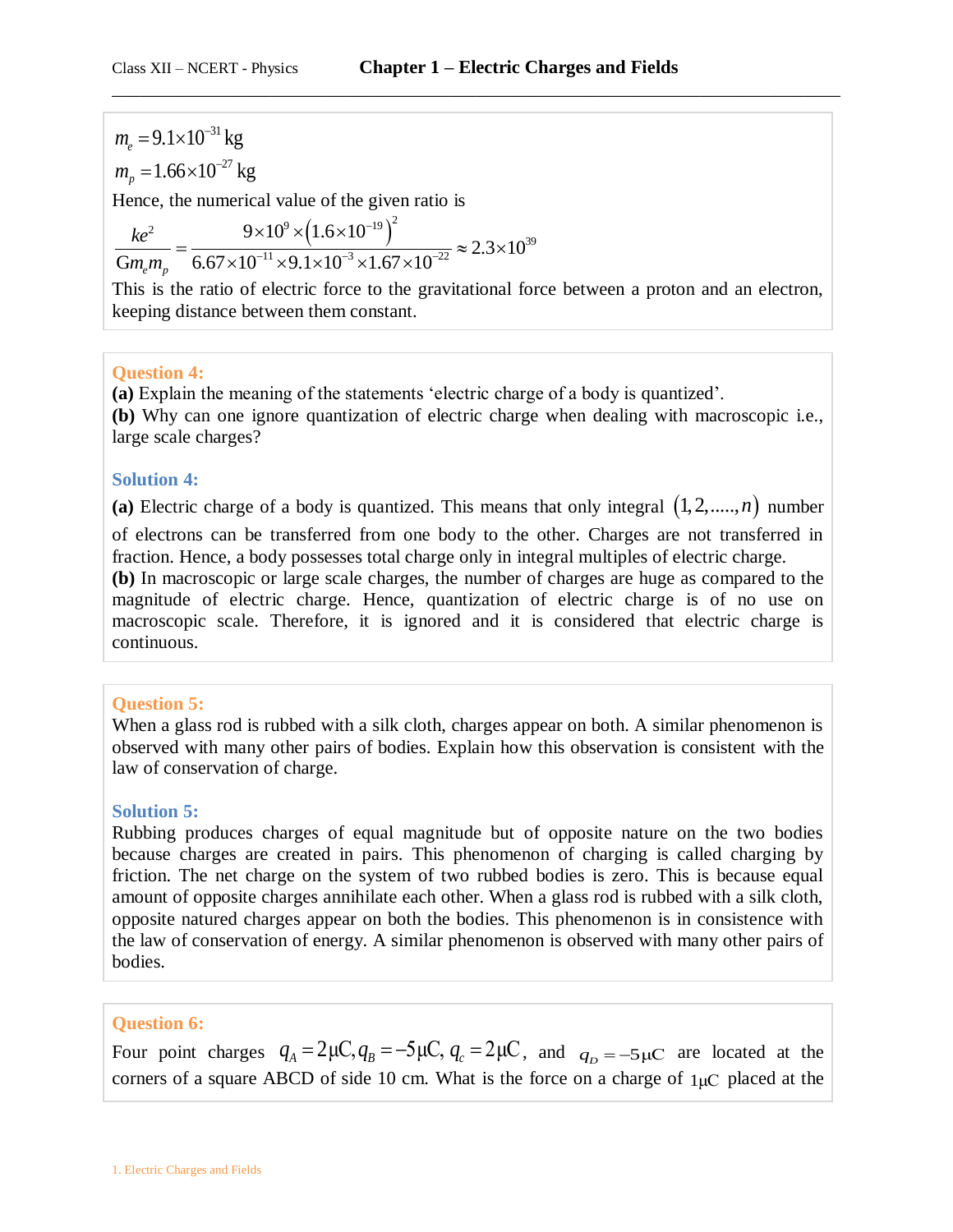#### centre of the square?

#### **Solution 6:**

The given figure shows a square of side 10 cm with four charges placed at its corners. O is the centre of the square.

\_\_\_\_\_\_\_\_\_\_\_\_\_\_\_\_\_\_\_\_\_\_\_\_\_\_\_\_\_\_\_\_\_\_\_\_\_\_\_\_\_\_\_\_\_\_\_\_\_\_\_\_\_\_\_\_\_\_\_\_\_\_\_\_\_\_\_\_\_\_\_\_\_\_\_\_\_\_



Where,

 $(Sides) AB = BC = CD = AD = 10 cm$ 

(Diagonals)  $AC = BD = 10\sqrt{2} cm$ 

 $AO = OC = DO = OB = 5\sqrt{2} cm$ 

A charge of amount  $1\mu$ C is placed at point O.

Force of repulsion between charges placed at corner A and centre O is equal in magnitude but opposite in direction relative to the force of repulsion between the charges placed at corner C and centre O. Hence, they will cancel each other. Similarly, force of attraction between charges placed at corner B and centre O is equal in magnitude but opposite in direction relative to the force of attraction between the charges placed at corner D and centre O. Hence, they will also cancel each other. Therefore, net force caused by the four charges placed at the corner**s** of the square**,** on 1μC charge at centre O is zero.

#### **Question 7:**

**(a)** An electrostatic field line is a continuous curve. That is, a field line cannot have sudden breaks. Why not?

**(b)** Explain why two field lines never cross each other at any point?

#### **Solution 7:**

**(a)** An electrostatic field line is a continuous curve because a charge experiences a continuous force when traced in an electrostatic field. The field line cannot have sudden breaks because the charge moves continuously and does not jump from one point to the other.

**(b)** If two field lines cross each other at a point, then electric field intensity will show two **different** directions at that point, as two different tangents can be drawn at the point of intersection and they represent the direction of electric field intensity at that point. This is not possible. Hence, two field lines never cross each other.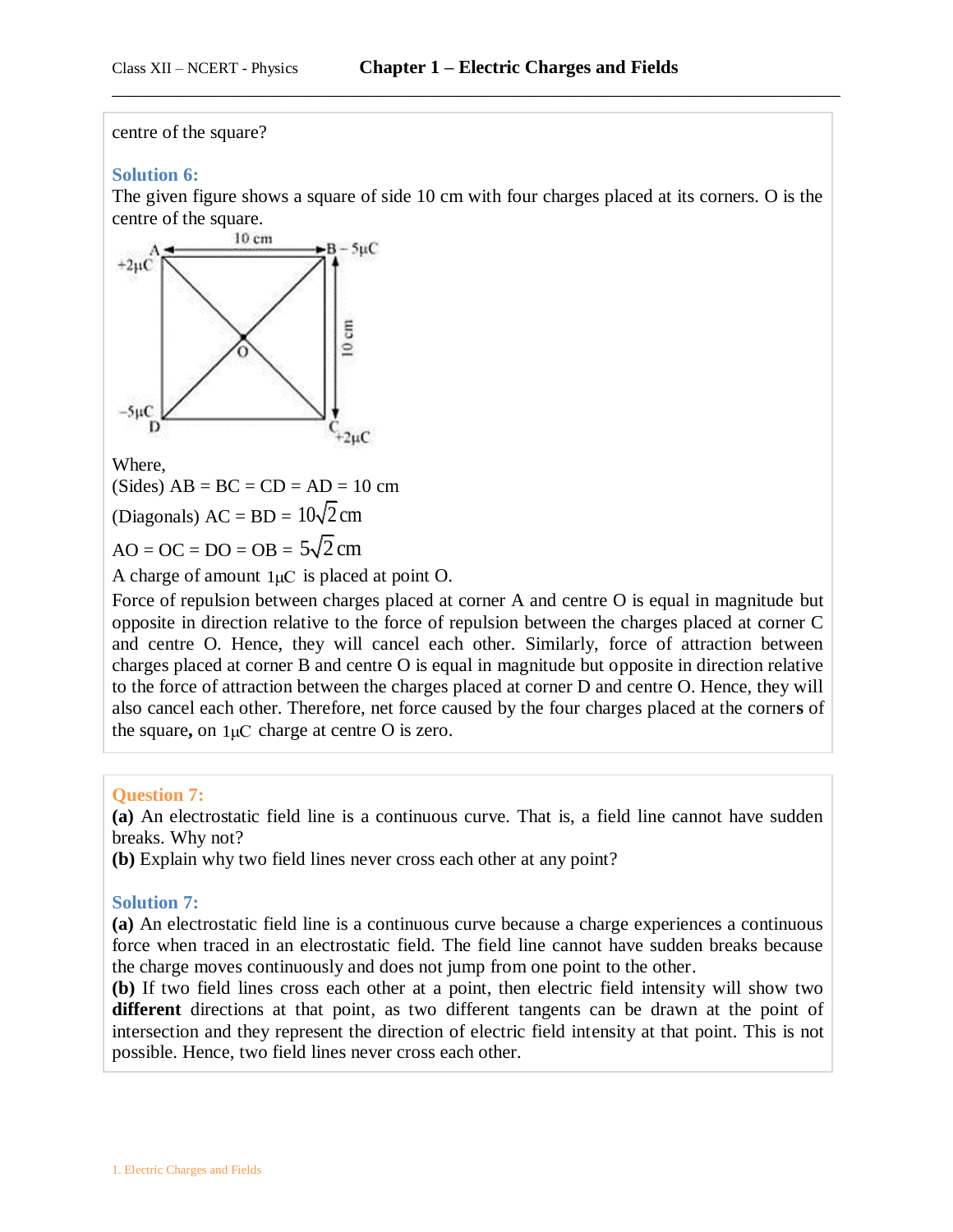## **Question 8:**

Two point charges  $q_A = 3\,\mu\text{C}$  and  $q_B = -3\,\mu\text{C}$  are located 20 cm apart in vacuum.

**(a)** What is the electric field at the midpoint O of the line AB joining the two charges?

**(b)** If a negative test charge of magnitude  $1.5 \times 10^{-9}$  C is placed at this point, what is the force experienced by the test charge?

\_\_\_\_\_\_\_\_\_\_\_\_\_\_\_\_\_\_\_\_\_\_\_\_\_\_\_\_\_\_\_\_\_\_\_\_\_\_\_\_\_\_\_\_\_\_\_\_\_\_\_\_\_\_\_\_\_\_\_\_\_\_\_\_\_\_\_\_\_\_\_\_\_\_\_\_\_\_

## **Solution 8:**

**(a)** The situation is represented in the given figure. O is the mid-point of line AB.

$$
A \xrightarrow{\mathbf{A}} \mathbf{B}
$$

Distance between the two charges,  $AB = 20$  cm

 $\therefore$  AO = OB = 10 cm

Net electric field at point  $O = E$ 

Electric field at point O caused by +3
$$
\mu
$$
C charge,  
\n
$$
E_1 = \frac{3 \times 10^{-6}}{4\pi \epsilon_0 (AO)^2} = \frac{3 \times 10^{-6}}{4\pi \epsilon_0 (10 \times 10^{-2})}
$$
 N/C along OB

Where,

 $\epsilon_0$  = Permittivity of free space

$$
\frac{1}{4\pi\epsilon_0} = 9 \times 10^9 \text{ N m}^2 \text{ C}^{-2}
$$

Magnitude of electric field at point O caused by 
$$
-3\mu
$$
C charge,

\n
$$
E_{2} = \left| \frac{-3 \times 10^{-6}}{4\pi \epsilon_{0} \left( \text{OB} \right)^{2}} \right| = \frac{3 \times 10^{-6}}{4\pi \epsilon_{0} \left( 10 \times 10^{-2} \right)^{2}} \text{ N/C along OB}
$$
\n
$$
\therefore E = E_{1} + E_{2}
$$
\n
$$
= 2 \times \left[ \left( 9 \times 10^{9} \right) \times \frac{3 \times 10^{-6}}{\left( 10 \times 10^{-2} \right)^{2}} \right]
$$

[Since the values of  $E_1$  and  $E_2$  are same, the value is multiplied with 2]

# $= 5.4 \times 10^6$  N/C along OB

Therefore, the electric field at mid-point O is  $= 5.4 \times 10^6$  NC<sup>-1</sup> along OB.

**(b)** A test charge of amount  $1.5 \times 10^{-9}$  C is placed at mid-point O.

 $q = 1.5 \times 10^9$  C Force experienced by the test charge  $=$  F  $\therefore$  *F* = *qE*  $= 1.5 \times 10^{-9} \times 5.4 \times 10^{6}$  $= 8.1 \times 10^{-3}$  N The force is directed along line OA. This is because the negative test charge is repelled by the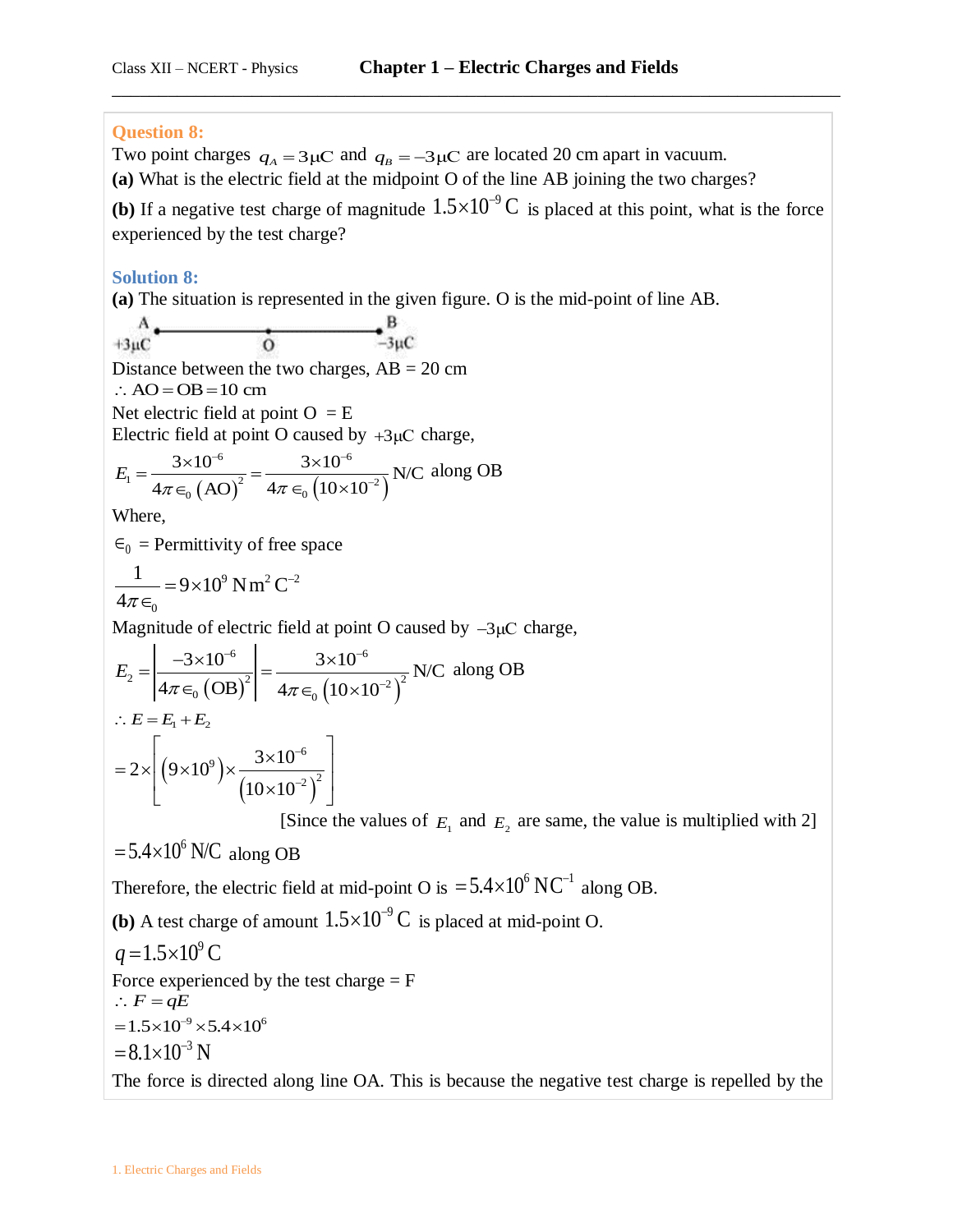charge placed at point B but attracted towards point A.

Therefore, the force experienced by the test charge is  $= 8.1 \times 10^{-3}$  N along OA.

#### **Question 9:**

A system has two charges  $q_A = 2.5 \times 10^{-7}$  C and  $q_B = -2.5 \times 10^{-7}$  C located at points  $A: (0, 0, -15cm)$  and  $B: (0, 0, +15cm)$ , respectively. What are the total charge and electric dipole moment of the system?

#### **Solution 9:**

Both the charges can be located in a coordinate frame of reference as shown in the given figure.



Therefore, the electric dipole moment of the system is  $7.5 \times 10^{-8}$ Cm along negative Z- axis.

### **Question 10:**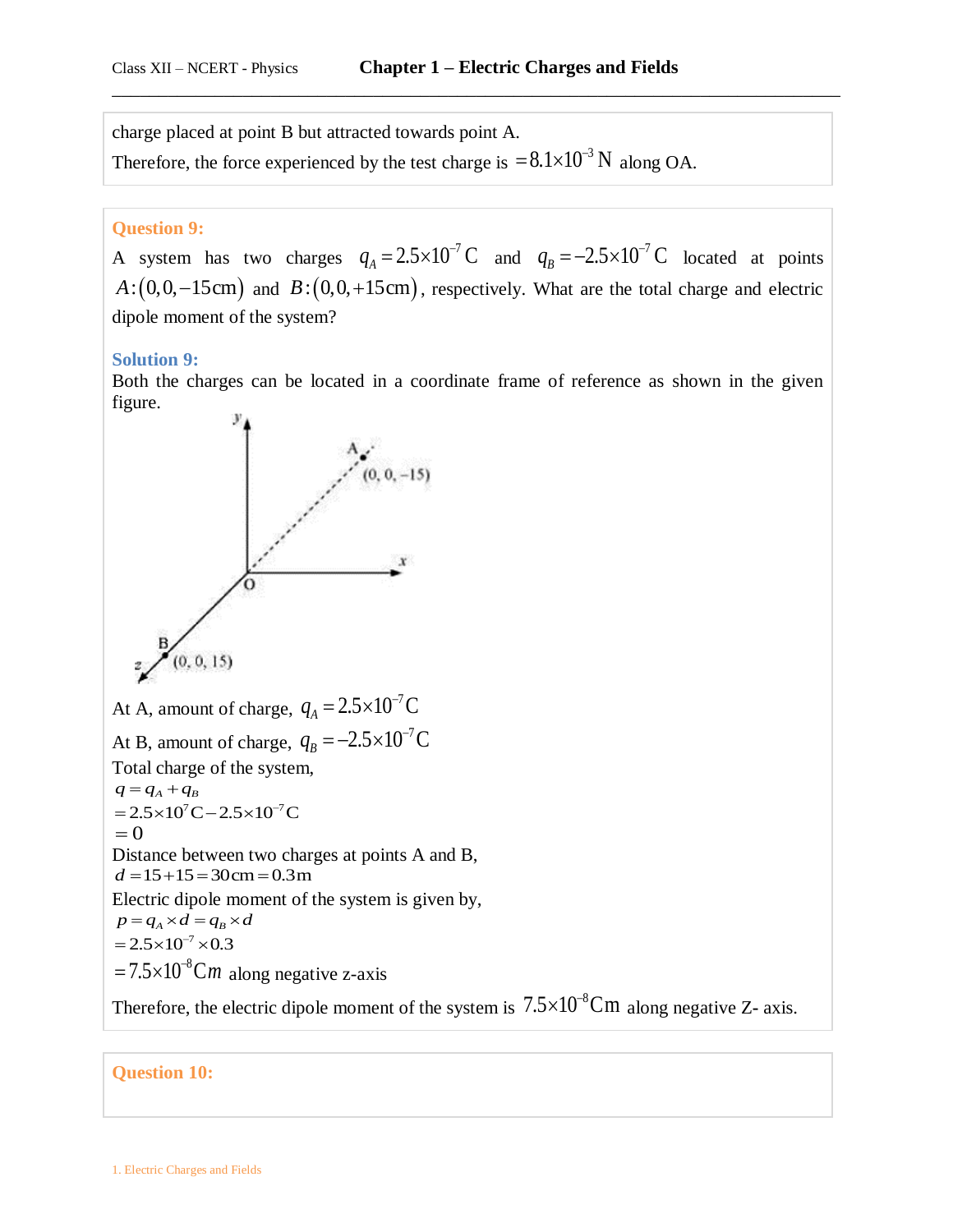An electric dipole with dipole moment  $4\times10^{-9}$ Cm is aligned at 30° with the direction of a uniform electric field of magnitude  $5\times10^4\,\text{NC}^{-1}$ . Calculate the magnitude of the torque acting on the dipole.

\_\_\_\_\_\_\_\_\_\_\_\_\_\_\_\_\_\_\_\_\_\_\_\_\_\_\_\_\_\_\_\_\_\_\_\_\_\_\_\_\_\_\_\_\_\_\_\_\_\_\_\_\_\_\_\_\_\_\_\_\_\_\_\_\_\_\_\_\_\_\_\_\_\_\_\_\_\_

## **Solution 10:**

Electric dipole moment,  $p=4 \times 10^{-9}$  Cm Angle made by p with a uniform electric field,  $\theta = 30^{\circ}$ 

Electric field,  $E = 5 \times 10^4 \text{ N C}^{-1}$ Torque acting on the dipole is given by the relation,  $T = pE\sin\theta$  $= 4 \times 10^{-9} \times 5 \times 10^{4} \times \sin 30$  $20 \times 10^{-5} \times \frac{1}{2}$ 2  $=20\times10^{-5}\times\frac{1}{2}$  $=10^{-4}$  Nm

Therefore, the magnitude of the torque acting on the dipole is  $10^{-4}$  Nm.

## **Question 11:**

A polythene piece rubbed with wool is found to have a negative charge of  $3\times10^{-7}$  C.

**(a)** Estimate the number of electrons transferred (from which to which)

**(b)** Is there a transfer of mass from wool to polythene?

## **Solution 11:**

**(a)** When polythene is rubbed against wool, a number of electrons get transferred from wool to polythene. Hence, wool becomes positively charged and polythene becomes negatively charged.

Amount of charge on the polythene piece,  $q = -3 \times 10^{-7} C$ Amount of charge on an electron,  $e = -1.6 \times 10^{-19}$ C Number of electrons transferred from wool to polythene  $= n$ *n* can be calculated using the relation,  $q = ne$ *q*

$$
n = \frac{q}{e}
$$
  
= 
$$
\frac{-3 \times 10^{-7}}{-1.6 \times 10^{-19}}
$$

 $= 1.875 \times 10^{12}$ 

Therefore, the number of electrons transferred from wool to polythene is  $1.875 \times 10^{12}$ **(b)** Yes.

There is a transfer of mass taking place. This is because an electron has mass,  $m_e = 9.1 \times 10^{-3} kg$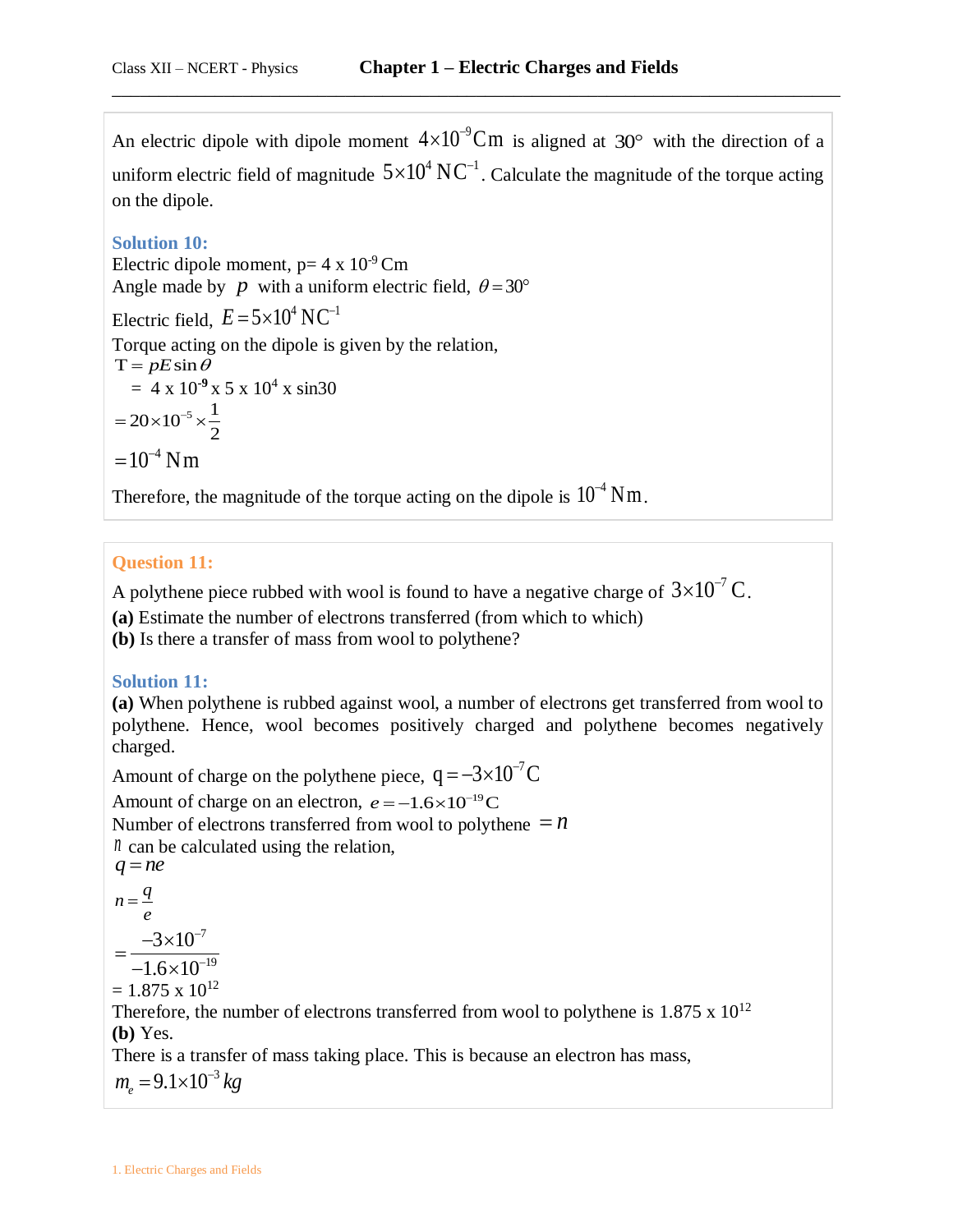Total mass transferred to polythene from wool,  $m = m_e \times n$  $= 9.1 \times 10^{-31} \times 1.875 \times 10^{12}$  $=1.706\times10^{-18}$  kg Hence, a negligible amount of mass is transferred from wool to polythene.

### **Question 12:**

**(a)** Two insulated charged copper spheres A and B have their centers separated by a distance of 50 cm. What is the mutual force of electrostatic repulsion if the charge on each is  $6.5 \times 10^{-7}$  C ? The radii of A and B are negligible compared to the distance of separation. **(b)** What is the force of repulsion if each sphere is charged double the above amount, and the distance between them is halved?

## **Solution 12:**

(a) Charge on sphere A,  $q_A$  = Charge on sphere B,  $q_B = 6.5 \times 10^{-7}$ C Distance between the spheres,  $r = 50 \text{ cm} = 0.5 \text{ m}$ Force of repulsion between the two spheres,

$$
F = \frac{q_A q_B}{4\pi \epsilon_0 r^2}
$$

Where,

 $\epsilon_0$  = Free space permittivity <sup>9</sup> N m<sup>2</sup>  $C^{-2}$  $\overline{0}$  $\frac{1}{1}$  = 9×10<sup>9</sup> Nm<sup>2</sup> C  $4\pi$  $= 9 \times 10^9$  N m<sup>2</sup> C<sup>-1</sup>  $\in$  $(6.5\times10^{-4})^2$  $\frac{(0.5 \times 10)}{(0.5)^2}$  $\frac{9}{2} \times (6.5 \times 10^{-4})^2$ 2  $F = \frac{9 \times 10^{9} \times (6.5 \times 10^{9})}{(0.5 \times 10^{9})^{2}}$ 0.5  $\times10^{9}\times(6.5\times10^{-7})$  $\therefore$  F =  $\frac{9 \times}{9 \times}$  $=1.52\times10^{-2}$  N

Therefore, the force between the two spheres is  $1.52\times10^{-2}$  N.

**(b)** After doubling the charge, charge on sphere A,  $q_A =$  Charge on sphere B,  $q_B = 2 \times 6.5 \times 10^{-7} \text{C} = 1.3 \times 10^{-6} \text{C}$ 

The distance between the spheres is halved.

 $\frac{0.5}{2}$  = 0.25 m  $\therefore$   $r = \frac{0.5}{2} = 0.$ 

Force of repulsion between the two spheres,

$$
F = \frac{q_A q_B}{4\pi \epsilon_0 r^2}
$$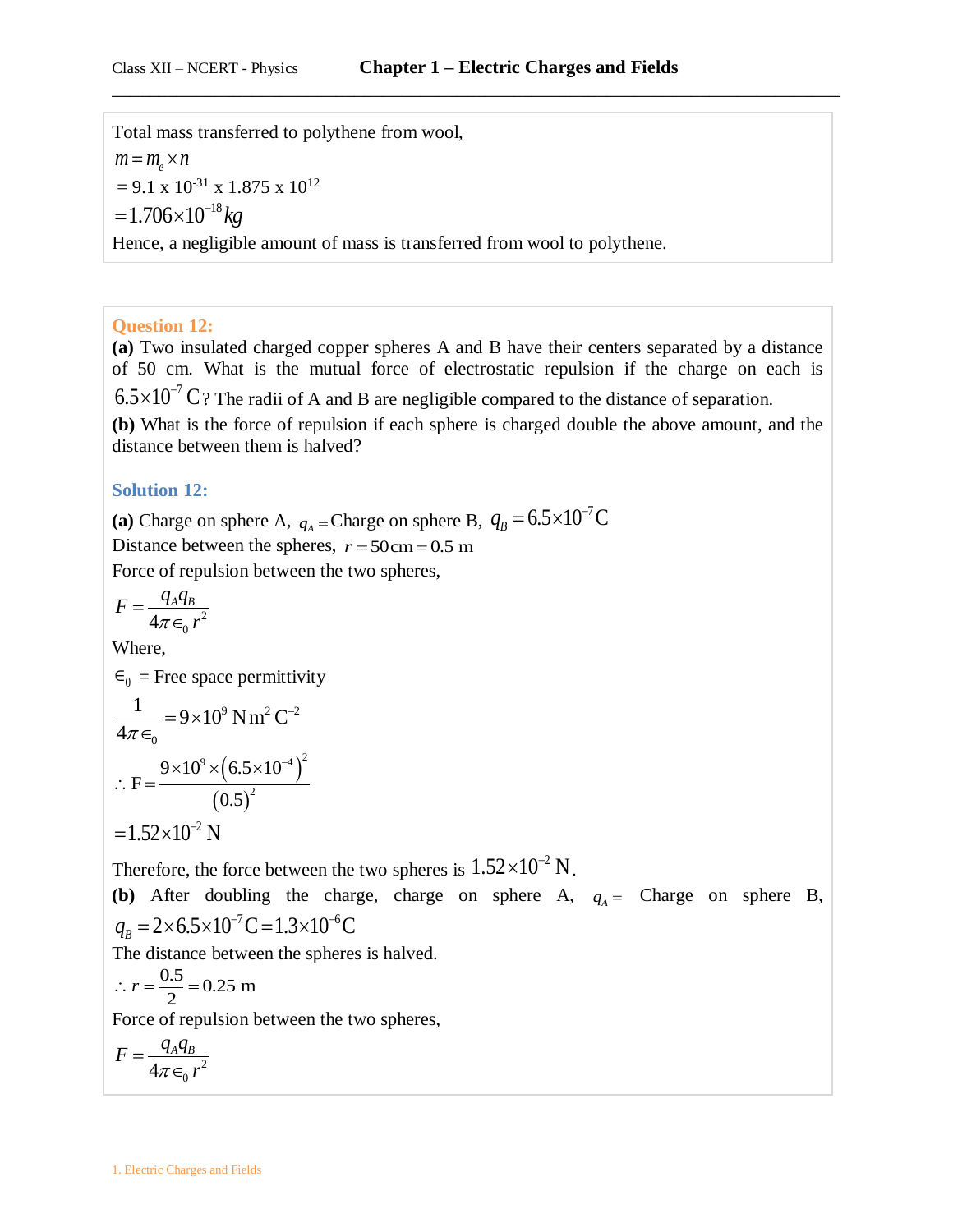$\frac{\sqrt{9} \times 1.3 \times 10^{-6} \times 1.3 \times 10^{-6}}{(0.25)^2}$  $\frac{9 \times 10^{9} \times 1.3 \times 10^{-6} \times 1.3 \times 10}{(0.25)^2}$ 0.25  $=\frac{9\times10^{9}\times1.3\times10^{-6}\times1.3\times10^{-6}}{2}$  $= 16 \times 1.52 \times 10^{-2}$ <br>= 0.243 N Therefore, the force between the two spheres is 0.243 N.

### **Question 13:**

Suppose the spheres A and B in Question 12 have identical sizes. A third sphere of the same size but uncharged is brought in contact with the first, then brought in contact with the second, and finally removed from both. What is the new force of repulsion between A and B?

**Solution 13:**

Distance between the spheres, A and B,  $r = 0.5$  m

Initially, the charge on each sphere,  $q = 6.5 \times 10^{-7}$  C

When sphere A is touched with an uncharged sphere C, 2 *q* amount of charge from A will

transfer to sphere C. Hence, charge on each of the spheres, A and C, is 2 *q* .

When sphere C with charge 2  $\frac{q}{q}$  is brought in contact with sphere B with charge q, total charges on the system will divide into two equal halves given as,

$$
\frac{\frac{q}{2}+q}{2} = \frac{3q}{4}
$$

Each sphere will share each half. Hence, charge on each of the spheres, C and B, is  $\frac{3}{2}$ 4 *q* .

Force of repulsion between sphere A having charge 2 *q* and sphere B having charge

$$
\frac{3q}{4} = \frac{\frac{q}{2} \times \frac{3q}{4}}{4\pi \epsilon_0 r^2} = \frac{3q^2}{8 \times 4\pi \epsilon_0 r^2}
$$

$$
= 9 \times 10^9 \times \frac{3 \times (6.5 \times 10^{-7})^2}{8 \times (0.5)^2}
$$

$$
= 5.703 \times 10^{-3} \text{ N}
$$

Therefore, the force of repulsion between the two spheres is  $5.703\times10^{-3}$  N.

### **Question 14:**

Figure 1.33 shows tracks of three charged particles in a uniform electrostatic field. Give the signs of the three charges. Which particle has the highest charge to mass ratio?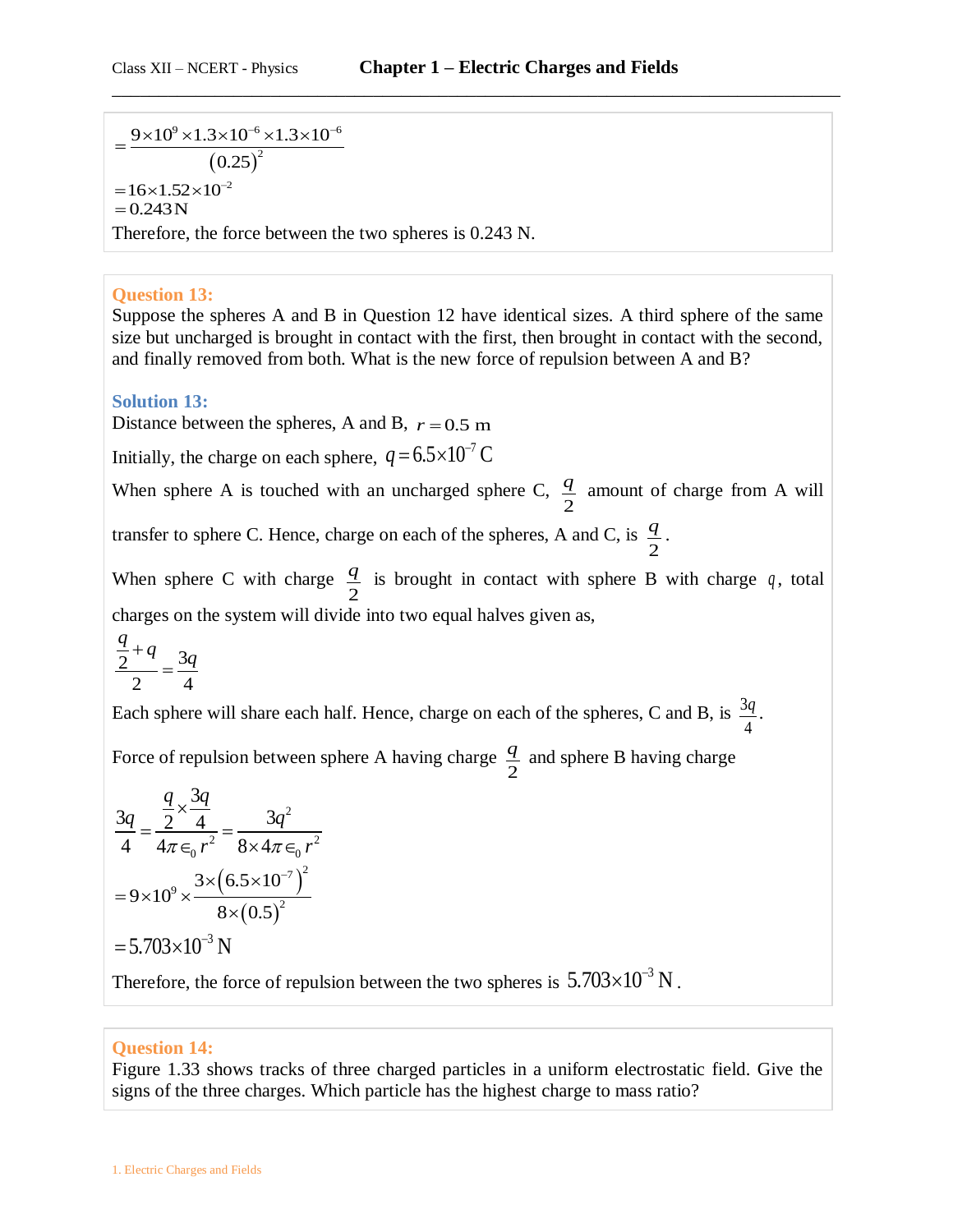

#### **Solution 14:**

Opposite charges attract each other and similar charges repel each other. It can be observed that particles 1 and 2 both move towards the positively charged plate and repel away from the negatively charged plate. Hence, these two particles are negatively charged. It can also be observed that particle 3 moves towards the negatively charged plate and repels away from the positively charged plate. Hence, particle 3 is positively charged.

The charge to mass ratio (emf) is directly proportional to the displacement or amount of deflection for a given velocity. Since the deflection of particle 3 is the maximum, it has the highest charge to mass ratio.

#### **Question 15:**

Consider a uniform electric field  $E = 3 \times 10^3 \hat{i}$  N/C.

**(a)** What is the flux of this field through a square of 10 cm on a side whose plane is parallel to the *yz* plane?

(b) What is the flux through the same square if the normal to its plane makes a  $60^{\circ}$  angle with the  $x - axis$ ?

#### **Solution 15:**

(a) Electric field intensity,  $\vec{E} = 3 \times 10^3 \hat{i}$  N/C

Magnitude of electric field intensity,  $|\vec{E}| = 3 \times 10^3$  N/C

Side of the square,  $s = 10$  cm  $= 0.1$  m

Area of the square,  $A = s^2 = 0.01$   $m^2$ 

The plane of the square is parallel to the  $y-z$  plane. Hence, angle between the unit vector normal to the plane and electric field,  $\theta = 0^{\circ}$ 

Flux  $(\emptyset)$  through the plane is given by the relation,

$$
\varnothing = |\vec{E}| A \cos \theta
$$
  
= 3×10<sup>3</sup> × 0.01×cos 0<sup>o</sup>

 $= 30$  N m<sup>2</sup>/C

**(b) Since normal to the Plane** makes an angle of  $60^{\circ}$  with the  $x - axis$ . Hence,  $\theta = 60^{\circ}$ Flux,  $\varnothing = |\vec{E}| A \cos \theta$ 

 $=3\times10^3\times0.01\times\cos 60^\circ$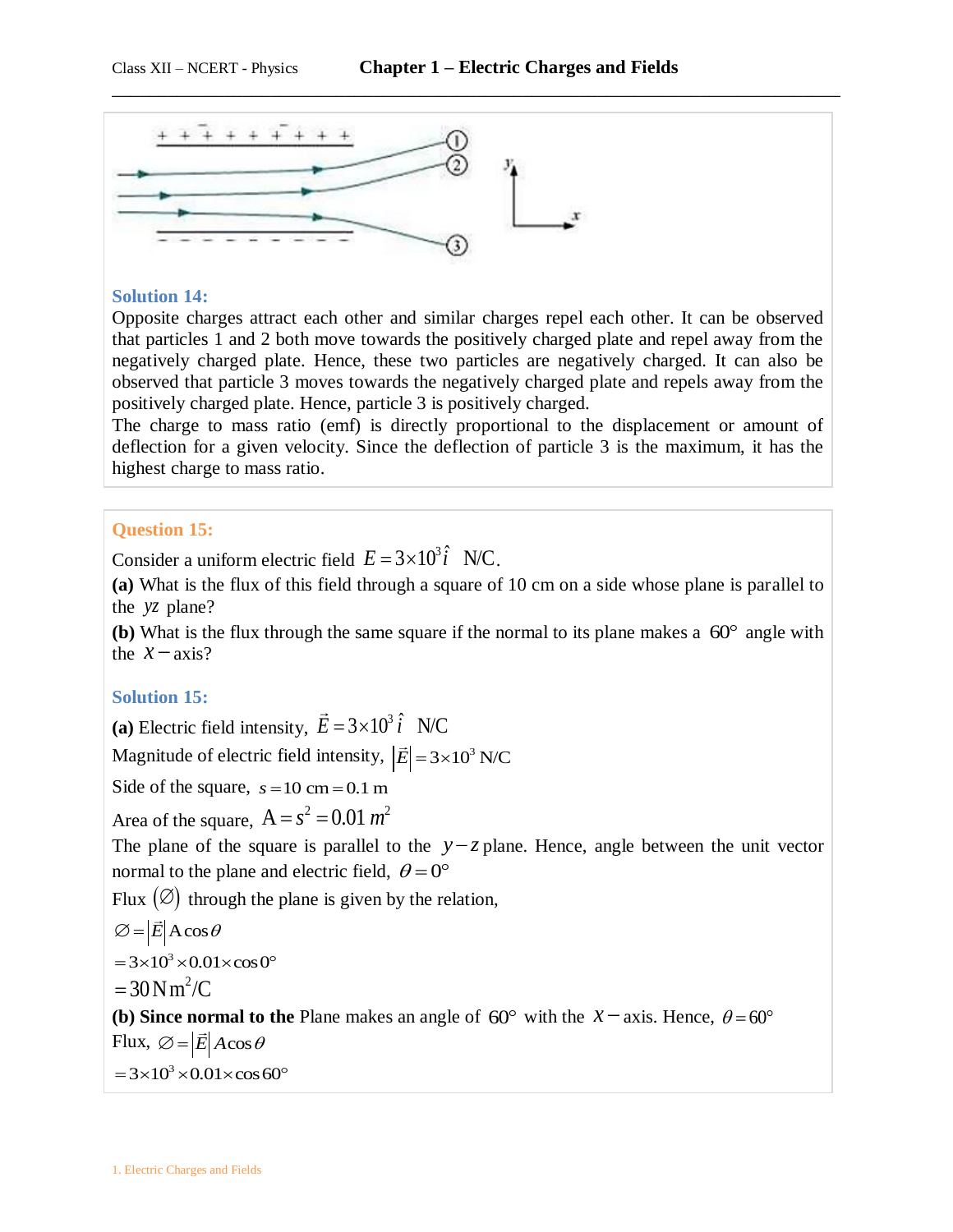$$
= 30 \times \frac{1}{2} = 15 N m^2/C.
$$

### **Question 16:**

What is the net flux of the uniform electric field of Exercise15 through a cube of side 20 cm oriented so that its faces are parallel to the coordinate planes?

\_\_\_\_\_\_\_\_\_\_\_\_\_\_\_\_\_\_\_\_\_\_\_\_\_\_\_\_\_\_\_\_\_\_\_\_\_\_\_\_\_\_\_\_\_\_\_\_\_\_\_\_\_\_\_\_\_\_\_\_\_\_\_\_\_\_\_\_\_\_\_\_\_\_\_\_\_\_

## **Solution 16:**

All the faces of a cube are parallel to the coordinate axes. Therefore, the number of field lines entering the cube is equal to the number of field lines piercing out of the cube. As a result, net flux through the cube is zero.

## **Question 17:**

Careful measurement of the electric field at the surface of a black box indicates that the net outward flux through the surface of the box is  $8.0\times10^3\,\mathrm{N}\,\mathrm{m}^2/\mathrm{C}$  .

**(a)** What is the net charge inside the box?

**(b)** If the net outward flux through the surface of the box were zero, could you conclude that there were no charges inside the box? Why or Why not?

## **Solution 17:**

(a) Net outward flux through the surface of the box,  $\varnothing = 8.0 \times 10^3 \text{ N m}^2/\text{C}$ 

For a body containing net charge  $q$ , flux is given by the relation,

$$
\phi = \frac{q}{\in_{0}}
$$

 $\epsilon_0$  = Permittivity of free space

$$
= 8.854 \times 10^{-12} \, N^{-1} C^2 m^{-2}
$$

 $q = \infty$ 

 $= 8.854 \times 10^{-12} \times 8.0 \times 10^{3}$ <br> $= 7.08 \times 10^{-8}$ 

$$
= 7.08 \times 10^{-}
$$

$$
= 0.07 \,\mu C
$$

$$
= 0.07 \,\mu\mathrm{C}
$$

Therefore, the net charge inside the box is  $0.07 \mu C$ .

### **(b)** No

Net flux piercing out through a body depends on the net charge contained in the body. If net flux is zero, then it can be inferred that net charge inside the body is zero. The body may have equal amount of positive and negative charges.

### **Question 18:**

A point charge  $+10\mu$ C is a distance 5 cm directly above the centre of a square of side 10 cm, as shown in Fig. 1.34. What is the magnitude of the electric flux through the square? (Hint: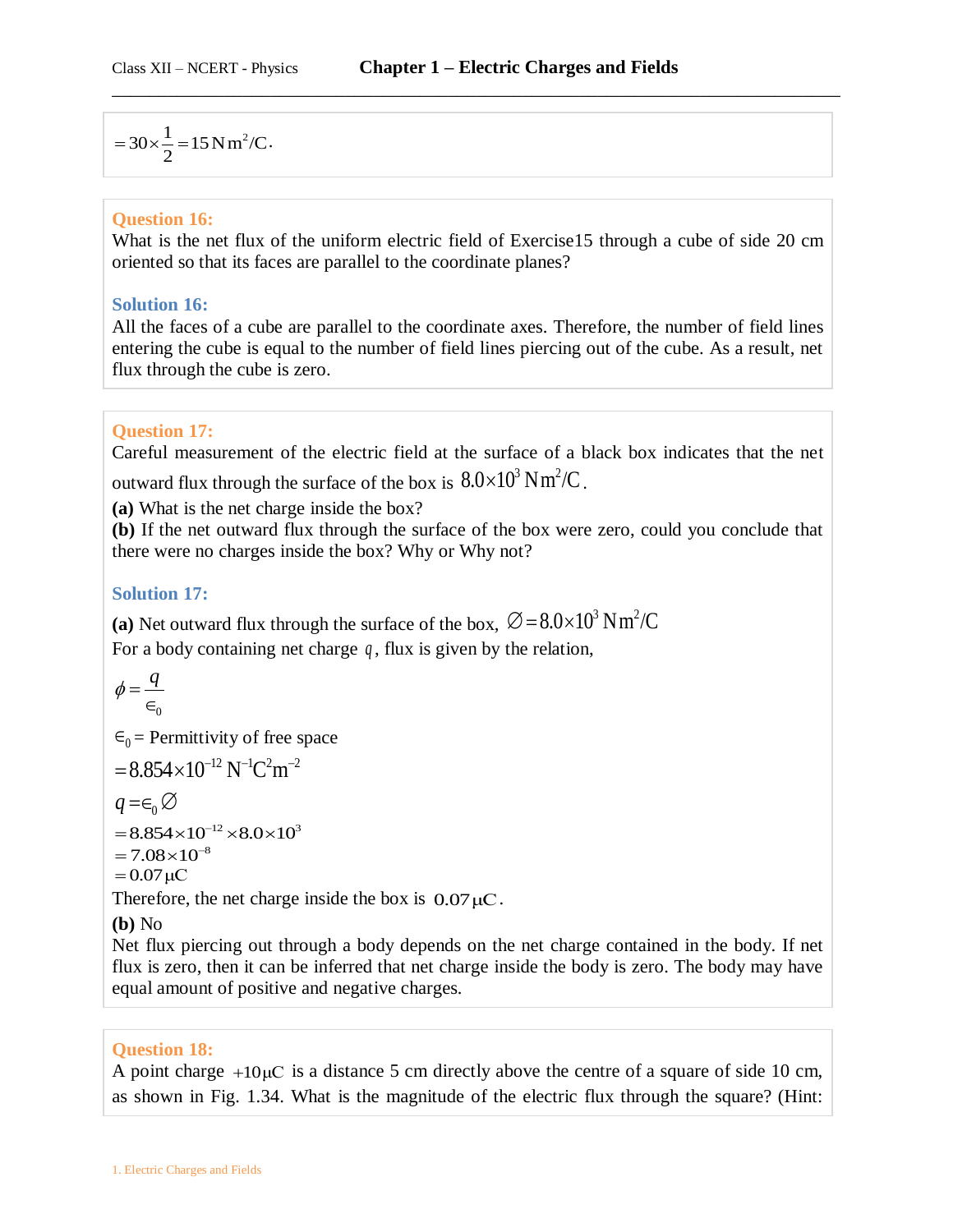

### **Solution 18:**

The square can be considered as one face of a cube of edge 10 cm with a centre where char**g**e *q* is placed. According to Gauss's theorem for a cube, total electric flux is through all its six faces.

$$
\phi_{\text{Total}} = \frac{q}{\epsilon_0}
$$

Hence, electric flux through one face of the cube i.e., through the square,  $\phi = \frac{\phi_{\text{Total}}}{r}$ 6  $\phi = \frac{\phi_{\rm I}}{2}$ 

0 1 6  $=\frac{1}{4}$   $\frac{q}{q}$  $\in$ Where,  $\epsilon_0$  = Permittivity of free space  $= 8.854 \times 10^{-12} \,\mathrm{N}^{-1}\mathrm{C}^2\mathrm{m}^{-2}$  $q = 10 \mu C = 10 \times 10^{-6} C$ 6 12  $1 \times 10 \times 10$  $\phi = \frac{1}{6} \times \frac{10}{100}$ ÷  $\overline{a}$  $\therefore \phi = \frac{1}{2} \times \frac{10 \times}{0.254}$  $\times$  $= 1.88 \times 10^5$  Nm<sup>2</sup>C<sup>-1</sup>

Therefore, electric flux through the square is  $1.88 \times 10^5$  Nm<sup>2</sup>C<sup>-1</sup>.

### **Question 19:**

A point charge of  $2.0\mu$ C is at the centre of a cubic Gaussian surface 9.0 cm on edge. What is the net electric flux through the surface?

## **Solution 19:**

Net electric flux  $\bigl( \varnothing_{\rm Net} \bigr)$  through the cubic surface is given by,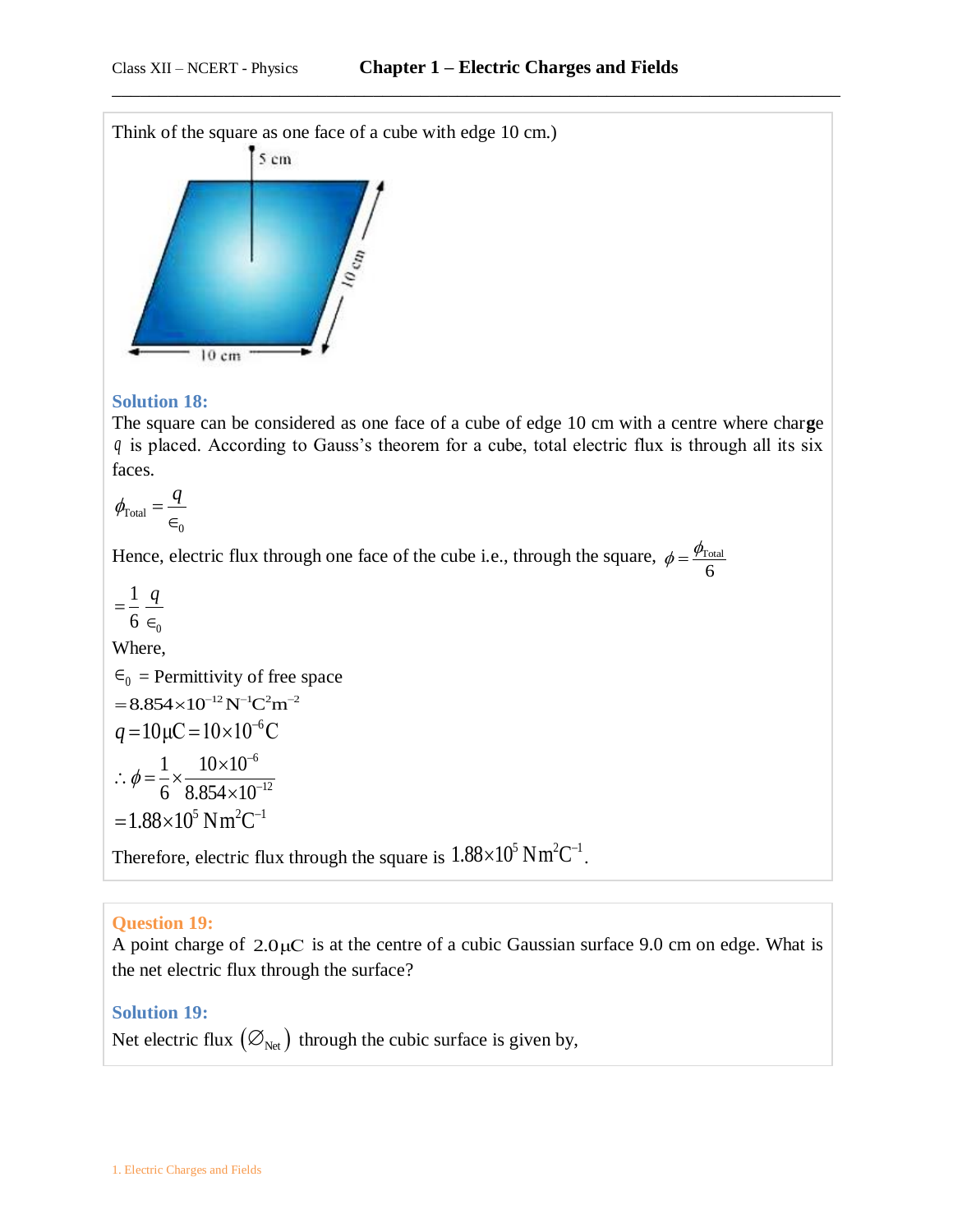$$
\varnothing_{\text{Net}} = \frac{q}{\epsilon_0}
$$
  
Where,  

$$
\epsilon_0 = \text{Permititivity of free space}
$$

$$
= 8.854 \times 10^{-12} \text{ N}^{-1} \text{ C}^2 \text{ m}^{-2}
$$

$$
q = \text{Net charge contained inside the cube } = 2.0 \mu\text{ C} = 2 \times 10^{-6} \text{ C}
$$

$$
\therefore \phi_{\text{Net}} = \frac{2 \times 10^{-6}}{8.854 \times 10^{-12}}
$$

$$
= 2.26 \times 10^5 \text{ N m}^2 \text{ C}^{-1}
$$
  
The net electric flux through the surface is 2.26×10<sup>5</sup> N m<sup>2</sup> C<sup>-1</sup>

## **Question 20:**

A point charge causes an electric flux of  $-1.0 \times 10^3$  Nm<sup>2</sup>/C to pass through a spherical Gaussian surface of 10.0 cm radius centered on the charge.

**(a)** If the radius of the Gaussian surface were doubled, how much flux would pass through the surface?

**(b)** What is the value of the point charge?

### **Solution 20:**

(a) Electric flux,  $\varnothing = -1.0 \times 10^3 \text{ Nm}^2/\text{C}$ 

Radius of the Gaussian surface,

 $r = 10.0cm$ 

Electric flux piercing out through a surface depends on the net charge enclosed inside a body. It does not depend on the size of the body. If the radius of the Gaussian surface is doubled, then the flux passing through the surface remains the same i.e.,  $-1.0 \times 10^3$  Nm<sup>2</sup> / C.

**(b)** Electric flux is given by the relation,

 $\in_0$  $\phi = \frac{q}{q}$ Where, *q* Net charge enclosed by the spherical surface  $\epsilon_0$  = Permittivity of free space = 8.854 × 10<sup>-12</sup> N<sup>-1</sup>C<sup>2</sup>m<sup>-2</sup>  $\therefore q = \phi \in \Omega$  $= -1.0 \times 10^{3} \times 8.854 \times 10^{-12}$  $= -8.854 \times 10^{-9}$ C<br>=  $-8.854$  nC Therefore, the value of the point charge is  $-8.854$  nC.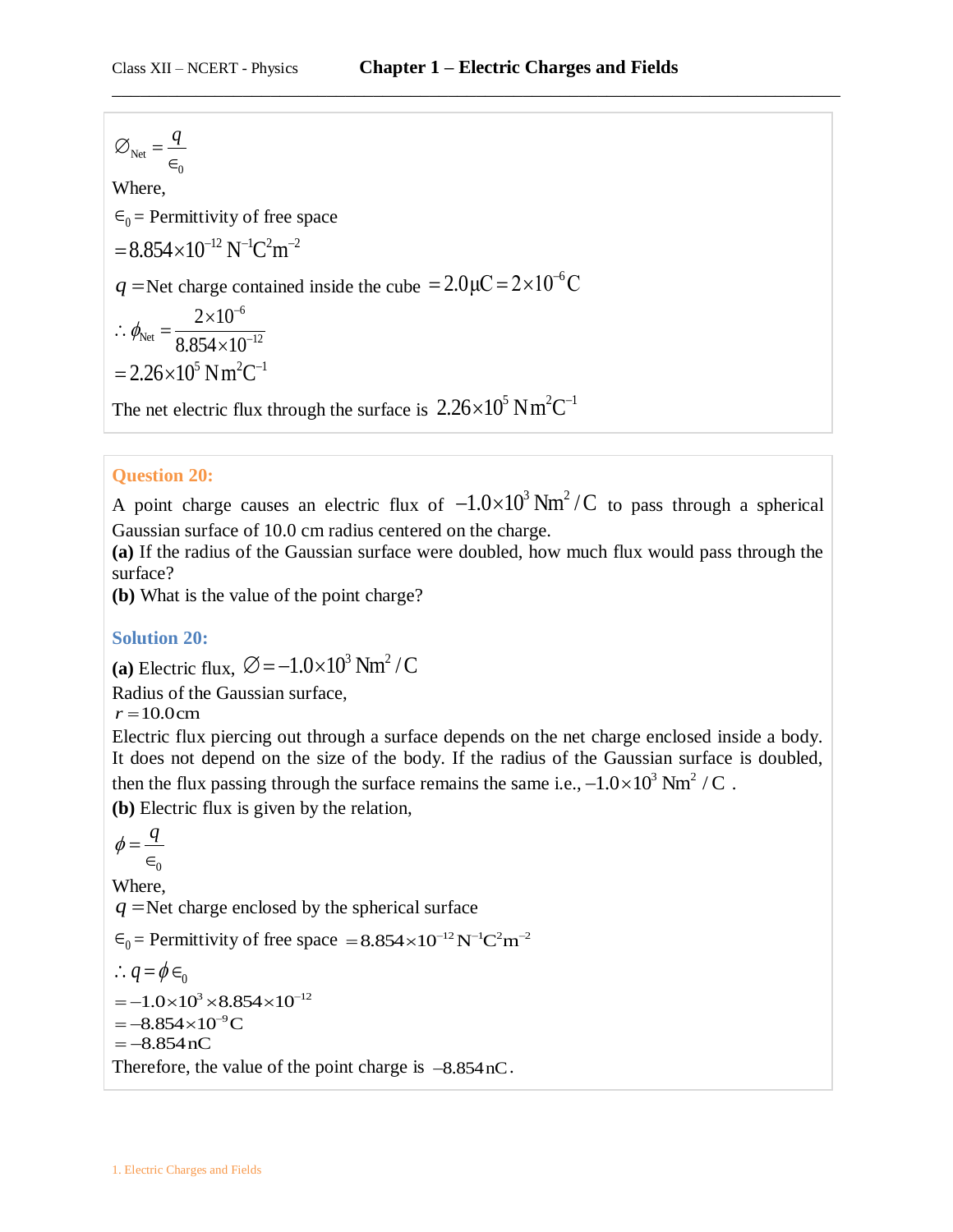## **Question 21:**

A conducting sphere of radius 10 cm has an unknown charge. If the electric field 20 cm from the centre of the sphere is  $1.5 \times 10^3$  N/C and points radially inward, what is the net charge on the sphere?

\_\_\_\_\_\_\_\_\_\_\_\_\_\_\_\_\_\_\_\_\_\_\_\_\_\_\_\_\_\_\_\_\_\_\_\_\_\_\_\_\_\_\_\_\_\_\_\_\_\_\_\_\_\_\_\_\_\_\_\_\_\_\_\_\_\_\_\_\_\_\_\_\_\_\_\_\_\_

## **Solution 21:**

Electric field intensity (E) at a distance (d) from the centre of a sphere containing net charge *q* is given by the relation,

 $4\pi\epsilon_0 d^2$ *q E*  $\pi \in \mathcal{A}$  $=$  $\in$ [ Since the point lies outside the sphere, so sphere behaves as a point charge,

with entire charge concentrated at the center of the sphere] Where,

E = Electric field intensity =  $-1.5 \times 10^3$  N/C  $d =$ Distance from the centre  $= 20$  cm  $= 0.2$  m

 $\epsilon_0$  = Permittivity of free space

And, 
$$
\frac{1}{4\pi\epsilon_0} = 9 \times 10^9 \text{ N m}^2\text{C}^{-2}
$$
  
\n
$$
q = E(4\pi\epsilon_0)d^2
$$
\n
$$
= \frac{1.5 \times 10^3 (0.2)^2}{9 \times 10^9}
$$
\n
$$
= 6.67 \times 10^9 \text{ C}
$$
\n
$$
= 6.67 \text{ nC}
$$

Therefore, the net charge on the sphere is - 6.67 nC as the direction of electric field is inwards, towards the sphere.

## **Question 22:**

A uniformly charged conducting sphere of 2.4 m diameter has a surface charge density of  $80.0 \mu C/m^2$ .

**(a)** Find the charge on the sphere.

**(b)** What is the total electric flux leaving the surface of the sphere?

### **Solution 22:**

(a) Diameter of the sphere,  $d = 2.4$  m Radius of the sphere,  $r = 1.2$  m Surface charge density,  $\sigma = 80.0 \mu C/m^2 = 80 \times 10^{-6} C/m^2$ Total charge on the surface of the sphere,  $Q =$ Charge density  $\times$  Surface area

 $=\sigma \times 4\pi r^2$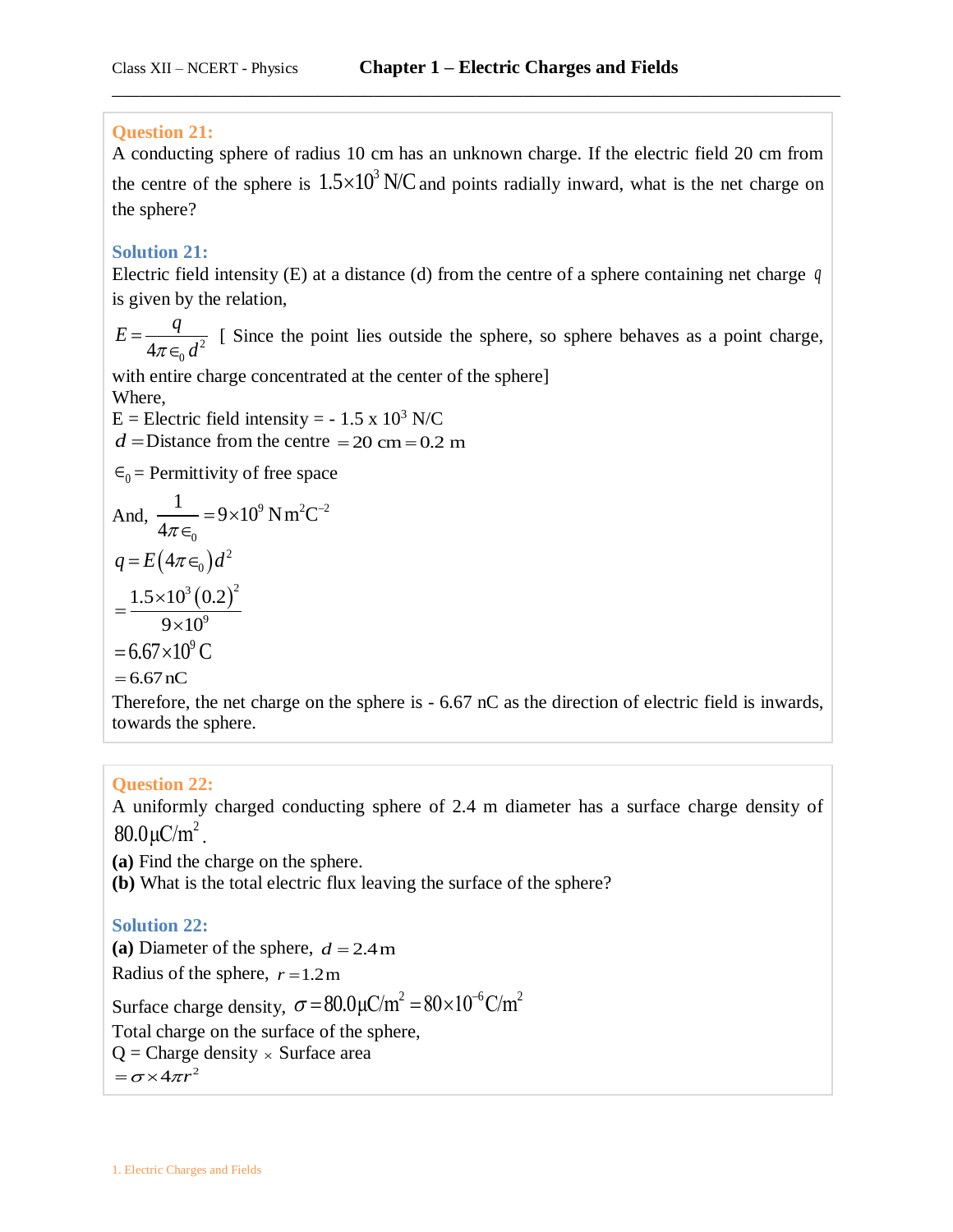$= 80 \times 10^{-6} \times 4 \times 3.14 \times (1.2)^2$ 

 $=1.447\times10^{-3}C$ 

Therefore, the charge on the sphere is  $1.447 \times 10^{-3}$ C.

**(b)** Total electric flux  $(\phi_{\text{Total}})$  leaving out the surface of a sphere containing net charge Q is given by the relation,

\_\_\_\_\_\_\_\_\_\_\_\_\_\_\_\_\_\_\_\_\_\_\_\_\_\_\_\_\_\_\_\_\_\_\_\_\_\_\_\_\_\_\_\_\_\_\_\_\_\_\_\_\_\_\_\_\_\_\_\_\_\_\_\_\_\_\_\_\_\_\_\_\_\_\_\_\_\_

$$
\phi_{\text{Total}} = \frac{Q}{\epsilon_0}
$$

Where,

 $\epsilon_0$ = Permittivity of free space

$$
= 8.854 \times 10^{-12} \text{ N}^{-1} \text{C}^2 \text{m}^{-2}
$$
  
\n
$$
Q = 1.447 \times 10^{-3} \text{C}
$$
  
\n
$$
\phi_{\text{Total}} = \frac{1.44 \times 10^{-3}}{8.854 \times 10^{-12}}
$$
  
\n= 1.63×10<sup>8</sup> N C<sup>-1</sup> m<sup>2</sup>

Therefore, the total electric flux leaving the surface of the sphere is  $1.63\times10^8$  NC<sup>-1</sup>m<sup>2</sup>.

## **Question 23:**

An infinite line charge produces a field of  $9\times10^4$  N/C at a distance of 2 cm. Calculate the linear charge density.

## **Solution 23:**

Electric field produced by the infinite line charges at a distance *d* having linear charge density  $\lambda$  is given by the relation,

$$
= 80 \times 10^{-6} \times 4 \times 3.14 \times (1.2)^{2}
$$
  
= 1.447×10<sup>-3</sup>C  
Therefore, the charge on the sphere is 1.447×10<sup>-3</sup>  
(**b**) Total electric flux ( $\phi_{\text{Total}}$ ) leaving out the su  
given by the relation,  
 $\phi_{\text{Total}} = \frac{Q}{\epsilon_{0}}$   
Where,  
 $\epsilon_{0}$ = Permittivity of free space  
= 8.854×10<sup>-12</sup> N<sup>-1</sup>C<sup>2</sup>m<sup>-2</sup>  
 $Q = 1.447 \times 10^{-3}$ C  
 $\phi_{\text{Total}} = \frac{1.44 \times 10^{-3}}{8.854 \times 10^{-12}}$   
= 1.63×10<sup>8</sup> N C<sup>-1</sup>m<sup>2</sup>  
Therefore, the total electric flux leaving the surface  
Question 23:  
An infinite line charge produces a field of 9×1  
linear charge density.  
Solution 23:  
Electric field produced by the infinite line charge  
 $\lambda$  is given by the relation,  
 $E = \frac{\lambda}{2\pi \epsilon_{0} d}$   
 $\lambda = 2\pi \epsilon_{0} dE$   
Where,  
 $d = 2c$ m = 0.02m  
 $E = 9 \times 10^{4}$  N/C  
 $\epsilon_{0}$ = Permitivity of free space  
 $\frac{1}{4\pi \epsilon_{0}} = 9 \times 10^{9}$  N m<sup>2</sup>C<sup>-2</sup>  
 $\lambda = \frac{0.02 \times 9 \times 10^{4}}{2 \times 9 \times 10^{9}}$   
= 10<sup>-7</sup> C/m  
Therefore, the linear charge density is = 10<sup>-7</sup> C/m  
Therefore, the linear charge density is = 10<sup>-7</sup> C/m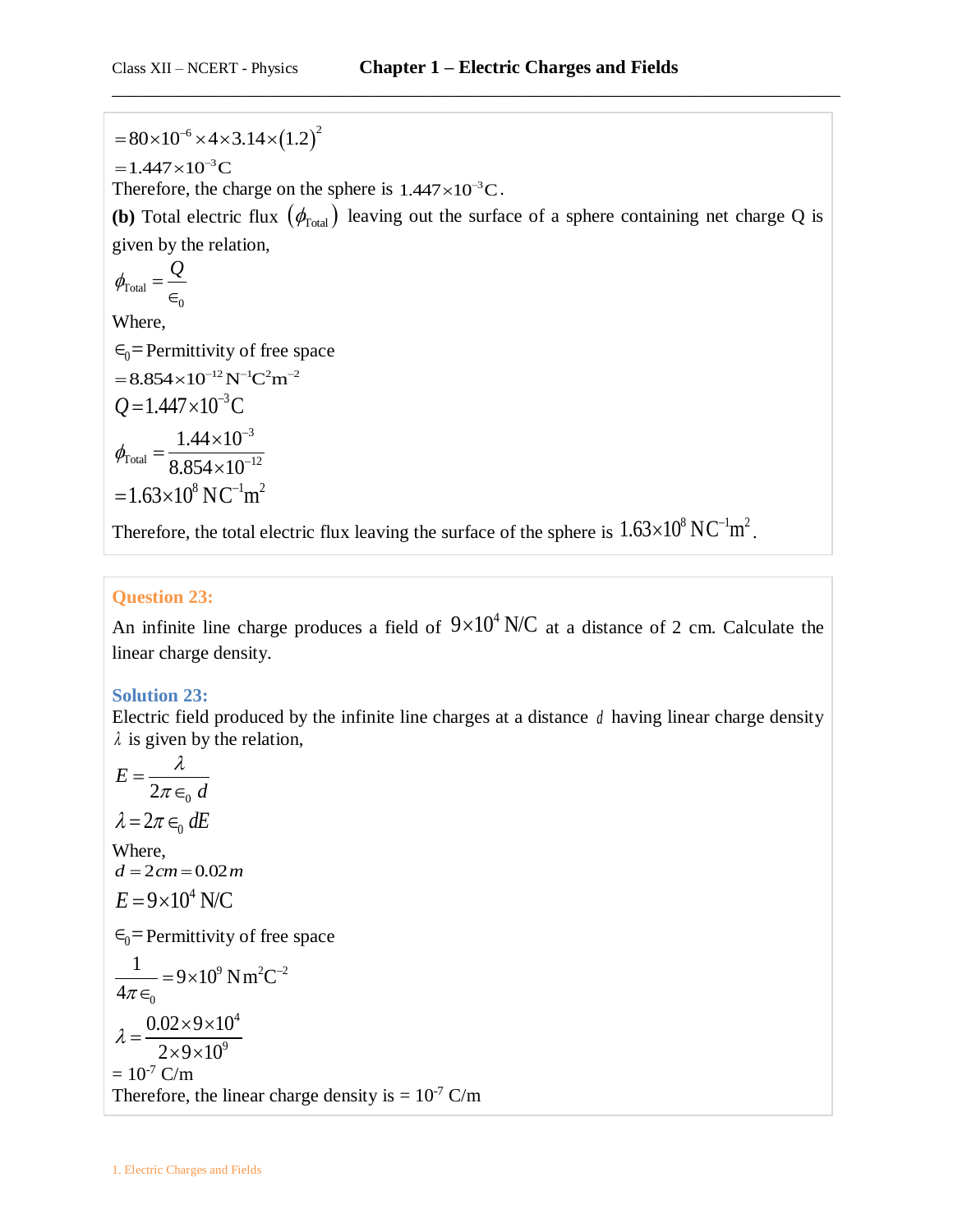#### **Question 24:**

Two large, th**i**n metal plates are parallel and close to each other. On their inner faces, the plates have surface charge densities of opposite signs and of magnitude  $17.0 \times 10^{-22}$  C/m<sup>2</sup>. What is **E**: (a) In the outer region of the first plate, (b) In the outer region of the second plate, and (c) Between the plates?

#### **Solution 24:**

The situation is represented in the following figure.



A and B are two parallel plates close to each other. Outer region of plate A is labelled as I, outer region of plate B is labelled as III, and the region between the plates, A and B, is labelled as II.

Charge density of plate A,  $\sigma = 17.0 \times 10^{-22}$  C/m<sup>2</sup>

Charge density of plate B,  $\sigma = -17.0 \times 10^{-22}$  C/m<sup>2</sup>

In the regions, I and III, electric field E is zero. This is because electric fields produced by the two plates in these regions are of equal magnitudes and in opposite directions. So they cancel each other.

Electric field E in region II is given by the relation,

 $\in_0$  $E=\frac{\sigma}{\sigma}$ Where,  $\epsilon_0$  = Permittivity of free space = 8.854×10<sup>-12</sup> N<sup>-1</sup>C<sup>2</sup>m<sup>-2</sup> 22 12  $17.0 \times 10$  $8.854 \times 10$ *E* ÷  $\overline{a}$  $\times$  $=$  $\times$  $=1.92\times10^{-10}$  N/C

Therefore, electric field between the plates is  $1.92\times10^{-10}$  N/C.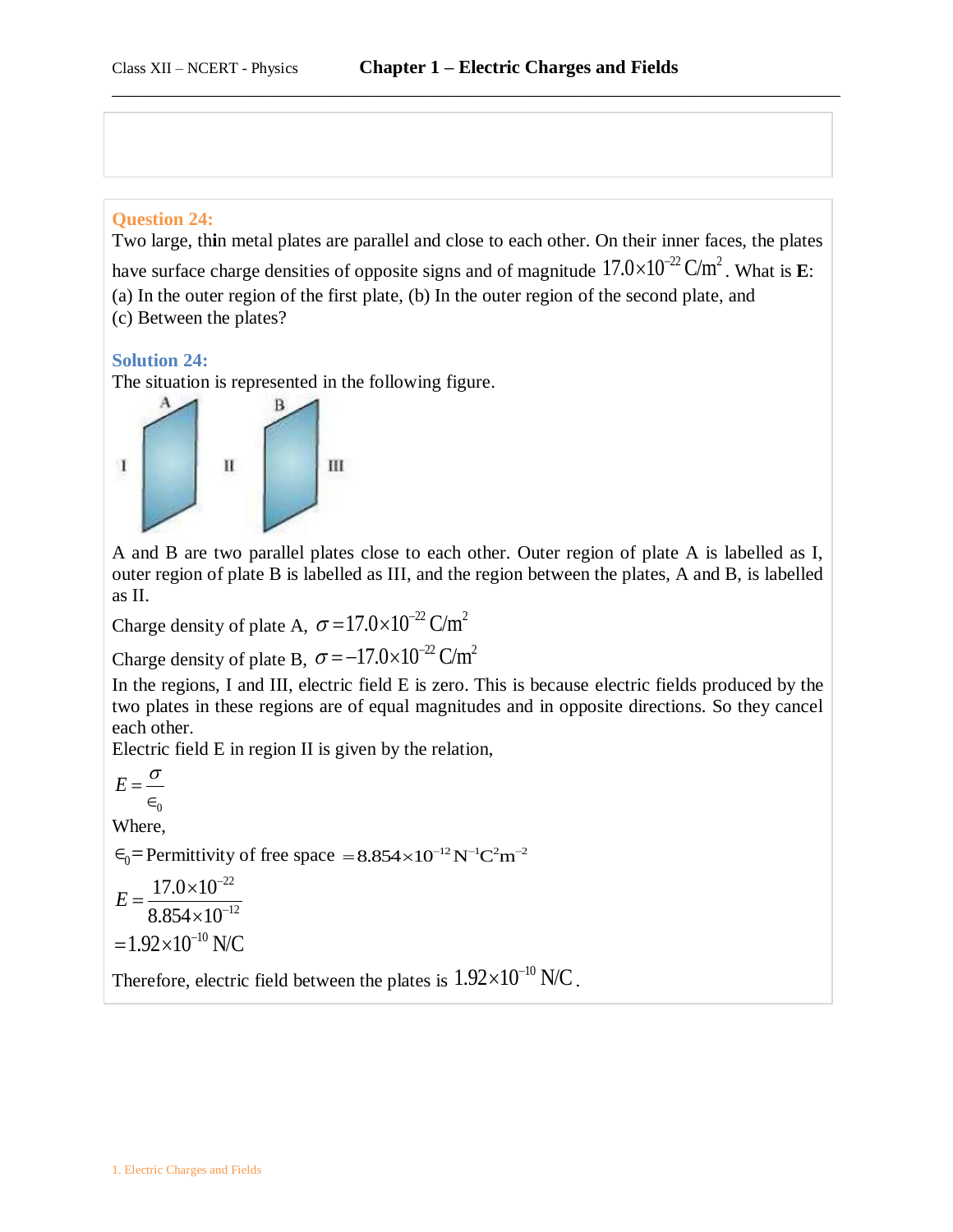#### **Additional Exercise**

#### **Question 25:**

An oil drop of 12 excess electrons is held stationary under a constant electric field of  $2.55 \times 10^4 \text{ N C}^{-1}$  in Millikan's oil drop experiment. The density of the oil is  $1.26 g \text{ cm}^{-3}$ . Estimate the radius of the drop.  $(g = 9.81 \text{ m/s}^2; e = 1.60 \times 10^{-19} \text{ C})$ .

\_\_\_\_\_\_\_\_\_\_\_\_\_\_\_\_\_\_\_\_\_\_\_\_\_\_\_\_\_\_\_\_\_\_\_\_\_\_\_\_\_\_\_\_\_\_\_\_\_\_\_\_\_\_\_\_\_\_\_\_\_\_\_\_\_\_\_\_\_\_\_\_\_\_\_\_\_\_

#### **Solution 25:**

Excess electrons on an oil drop,  $n = 12$ Electric field intensity,  $E = 2.55 \times 10^4 \text{ N C}^{-1}$ Density of oil,  $\rho = 1.26$ gm/cm<sup>3</sup> =  $1.26 \times 10^3$  kg/m<sup>3</sup> Acceleration due to gravity,  $g = 9.81 \text{ms}^{-2}$ . Charge on an electron,  $e = 1.6 \times 10^{-19}$ C Radius of the oil drop  $= r$ Force (F) due to electric field E is equal to the weight of the oil drop (W)  $F = W$  $Eq = mg$  $4 \frac{3}{50}$  $Ene = \frac{4}{3}\pi r^3 \times \rho \times g$ Where,  $q =$ Net charge on the oil drop  $=$  *ne m* Mass of the oil drop  $=$  Volume of the oil drop  $\times$  Density of oil  $4 \frac{3}{50}$ 3  $=\frac{4}{3}\pi r^3 \times \rho$  $\frac{3}{3}$ 4  $r = \sqrt[3]{\frac{3Ene}{1}}$  $\pi \rho g$  $\therefore r = \frac{3}{4}$  $4 \times 12 \times 16 \times 10^{-19}$  $\sqrt[3]{\frac{3 \times 2.55 \times 10^4 \times 12 \times 1.6 \times 10}{4 \times 2.14 \times 1.25 \times 10^3 \times 0.8}}$  $\times 2.55 \times 10^4 \times 12 \times 1.6 \times 10^{-7}$ <br>4 × 3.14 × 1.26 × 10<sup>3</sup> × 9.81  $=\sqrt[3]{\frac{3\times2.55\times10^{4}\times12\times1.6\times10^{-19}\times1.0\times10^{3}\times9.81}{4\times3.14\times1.26\times10^{3}\times9.81}}$  $=\sqrt[3]{946.09\times10^{-21}}$  $= 9.82 \times 10^{-7} m$  $= 9.82 \times 10^{-4}$  mm Therefore, the radius of the oil drop is  $9.82 \times 10^{-4}$  mm.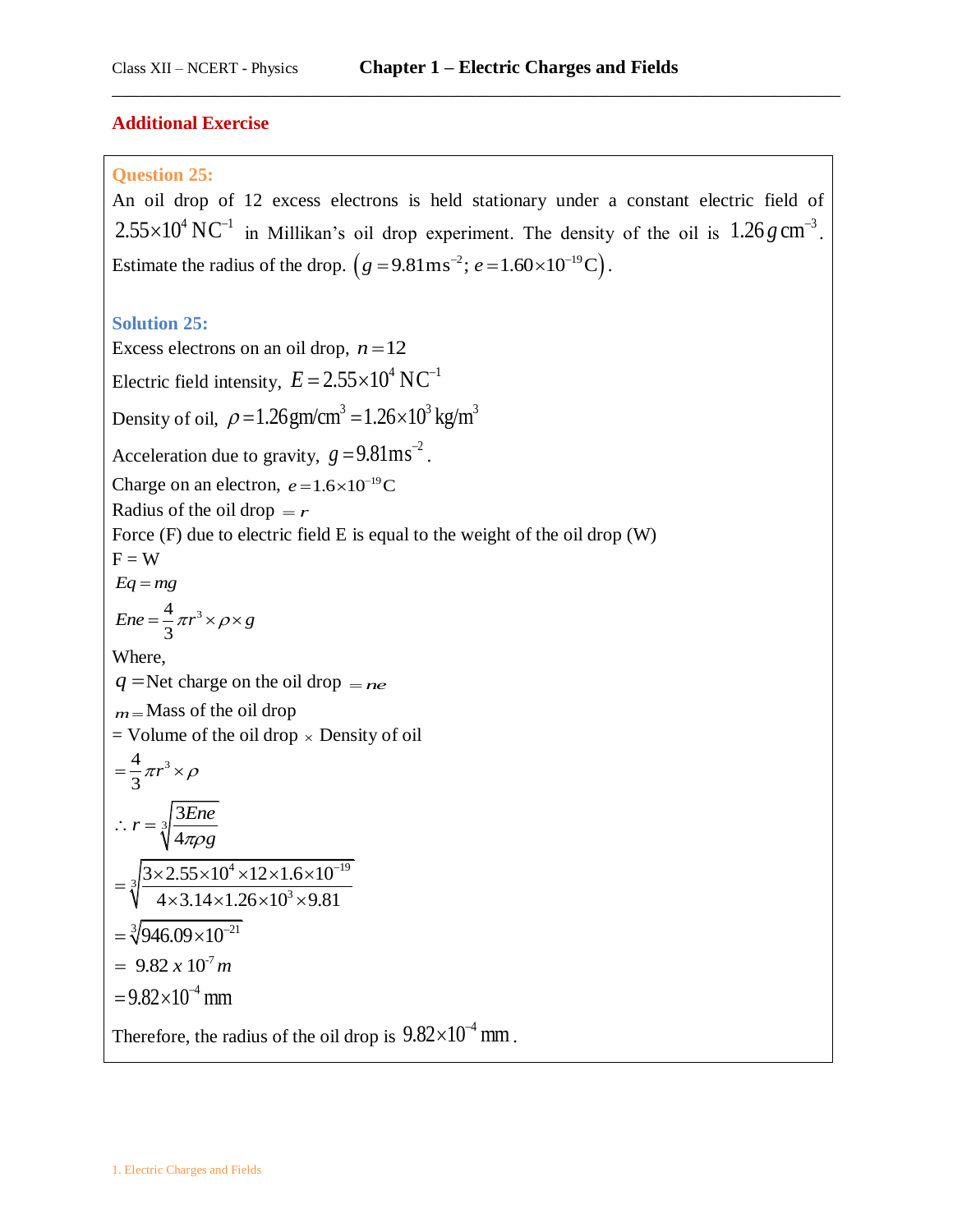## **Question 26:**

Which among the curves shown in Fig. 1.35 cannot possibly represent electrostatic field lines? (a)

\_\_\_\_\_\_\_\_\_\_\_\_\_\_\_\_\_\_\_\_\_\_\_\_\_\_\_\_\_\_\_\_\_\_\_\_\_\_\_\_\_\_\_\_\_\_\_\_\_\_\_\_\_\_\_\_\_\_\_\_\_\_\_\_\_\_\_\_\_\_\_\_\_\_\_\_\_\_

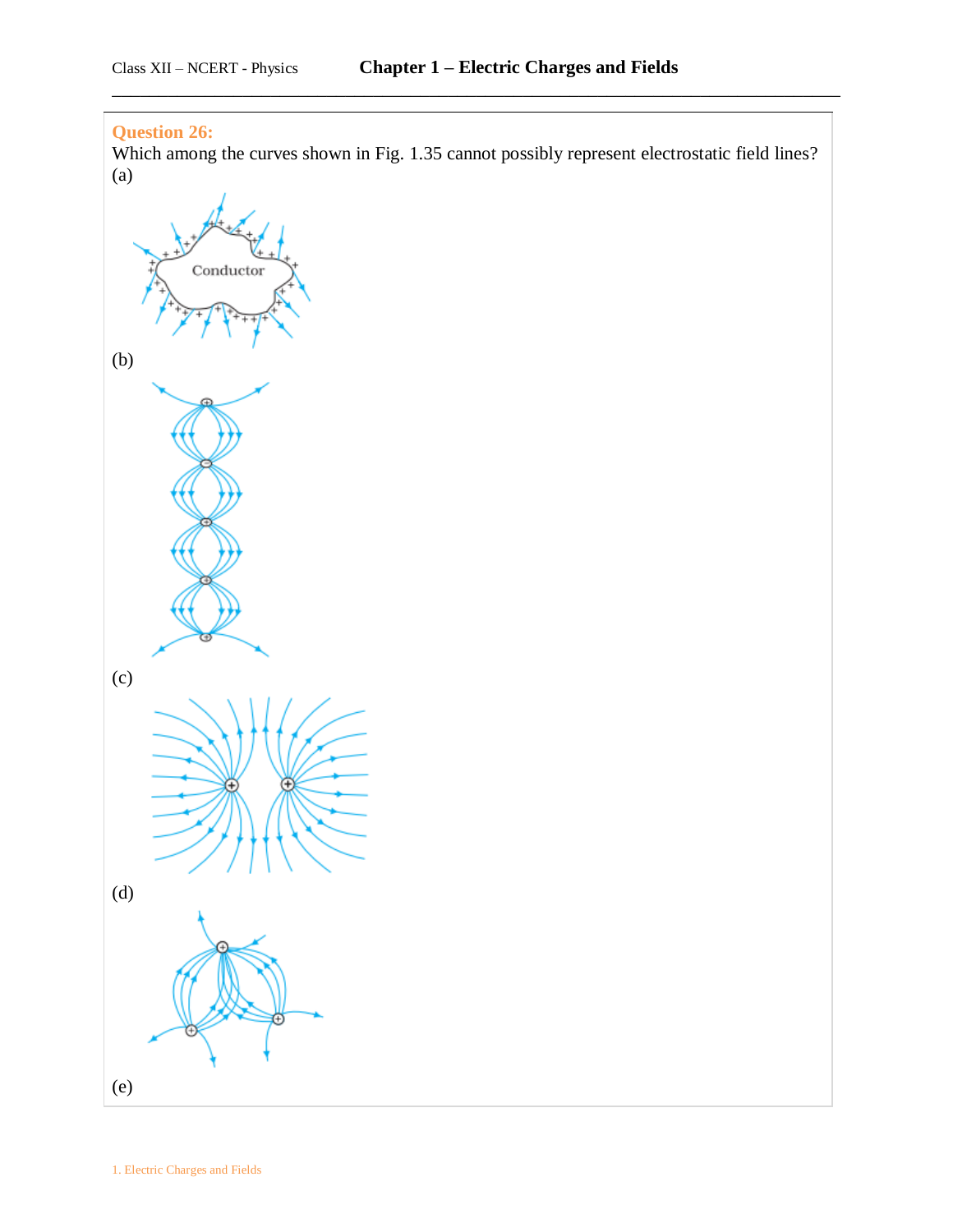

### **Solution 26:**

**(a)** The field lines showed in (a) do not represent electrostatic field lines because field lines must be normal to the surface of the conductor.

**(b)** The field lines showed in (b) do not represent electrostatic field lines because the field lines cannot emerge from a negative charge and cannot terminate at a positive charge.

**(c)** The field lines showed in (c) represent electrostatic field lines. This is because the field lines emerge from the positive charges and repel each other.

**(d)** The field lines showed in (d) do not represent electrostatic field lines because the field lines should not intersect each other.

**(e)** The field lines showed in (e) do not represent electrostatic field lines because closed loops are not formed by the electrostatic field lines.

#### **Question 27:**

In a certain region of space, electric field is along the z-direction throughout. The magnitude of electric field is, however, not constant but increases un**i**formly along the positive z-direction, at the rate of  $10^5$  NC<sup>-1</sup> per metre. What are the force and torque experienced by a system having a total dipole moment equal to  $10^{-7}$  Cm in the negative z-direction?

### **Solution 27:**

Dipole moment of the system,  $p = q \times dI = -10^{-7}$  Cm Rate of increase of electric field per unit length,  $\frac{dE}{dt} = 10^{+5} \text{ N C}^{-1}$ *dl*  $=10^{+5}$  NC<sup>-1</sup>  $m^{-1}$ Force (F) experienced by the system is given by the relation,  $F = qE$  $F = q \frac{dE}{dt} \times dl$ *dl*  $=q\frac{dE}{dt}\times c$  $p \times \frac{dE}{dt}$ *dl*  $= p \times$  $= 10^{-7}$ <sup>x</sup>  $10^5$  $=-10^{-2}$  N The force is  $-10^{-2}$ N in the negative z-direction i.e., opposite to the direction of electric field. Hence, the angle between electric field and dipole moment is  $180^\circ$ .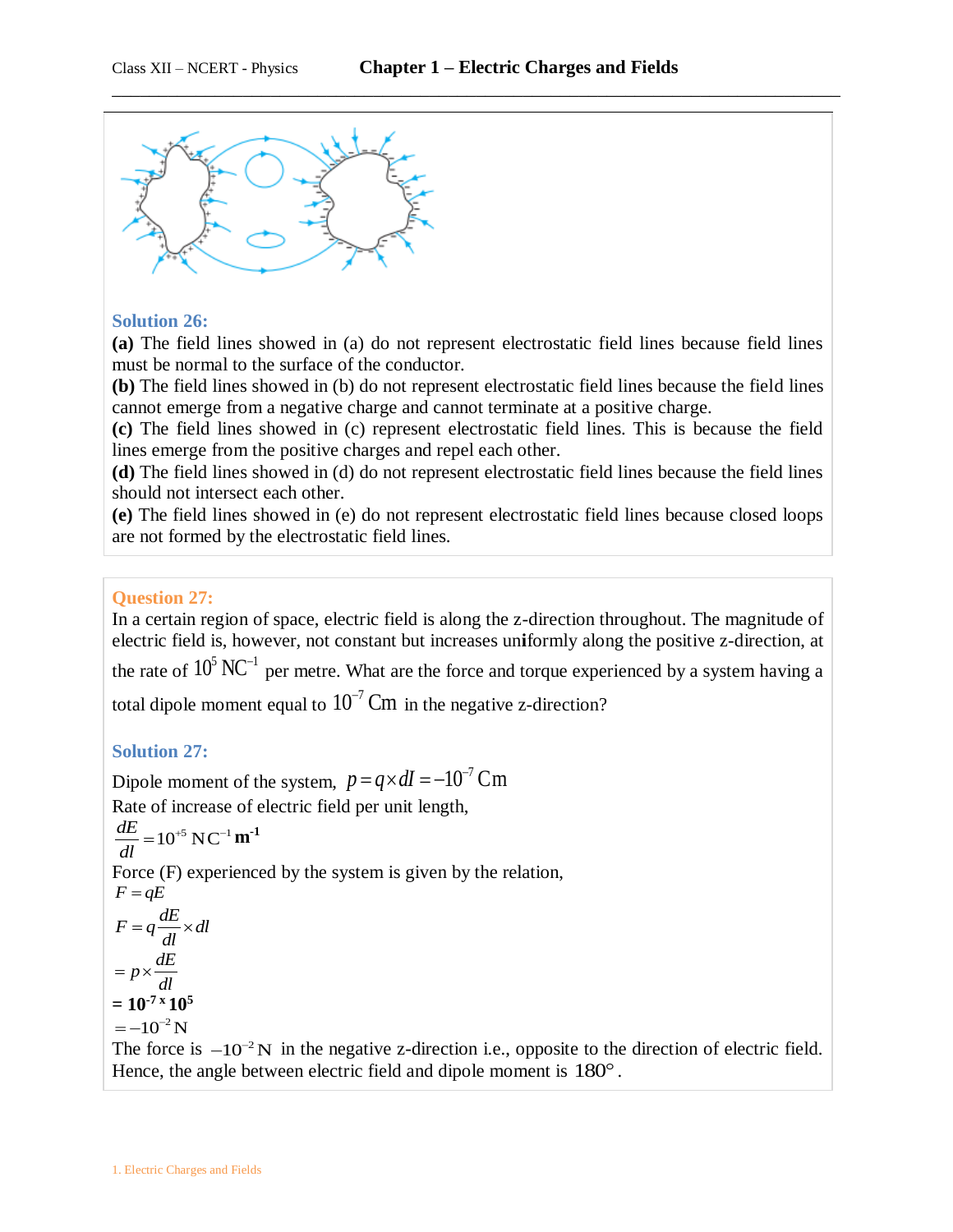Torque  $(\tau)$  is given by the relation,  $\tau = pE\sin 180^\circ$  $= 0$ Therefore, the torque experienced by the system is zero.

## **Question 28:**

**(a)** A conductor A with cavity as shown in Fig. 1.36(a) is given a charge Q. Show that the entire charge must appear on the outer surface of the conductor. **(b)** Another conductor B with charge *q* is inserted in to the cavity keeping B insulated from A. Show that the total charge on the outside surface of A is  $Q+q$  [Fig. 1.36(b)]. (c) A sensitive instrument is to be shielded from the strong electrostatic fields in the environment. Suggest a possible way.



## **Solution 28:**

**(a)** Let us consider a Gaussian surface that is lying wholly within a conductor and enclosing the cavity. The electric field intensity E inside the charged conductor is zero.

Let q is the charge inside the conductor and  $\epsilon_0$  is the permittivity of free space.

According to Gauss's law,

Flux, 
$$
\phi = \vec{E} \cdot \vec{ds} = \frac{q}{\epsilon_0}
$$
  
\nHere, E = 0  
\n $\frac{q}{\epsilon_0} = 0$   
\n∴  $\epsilon_0 \neq 0$   
\n∴  $q = 0$ 

Therefore, charge inside the conductor is zero.

The entire charge Q appears on the outer surface of the conductor.

**(b)** The outer surface of conductor A has a charge of amount Q. Another conductor B having charge  $+q$  is kept inside conductor A and it is insulated from A. Hence, a charge of amount  $-q$ will be induced in the inner surface of conductor A and  $+q$  is induced on the outer surface of conductor A. Therefore, total charge on the outer surface of conductor A is  $Q+q$ .

**(c)** A sensitive instrument can be shielded from the strong electrostatic field in its environment by enclosing it fully inside a metallic surface. A closed metallic body acts as an electrostatic shield.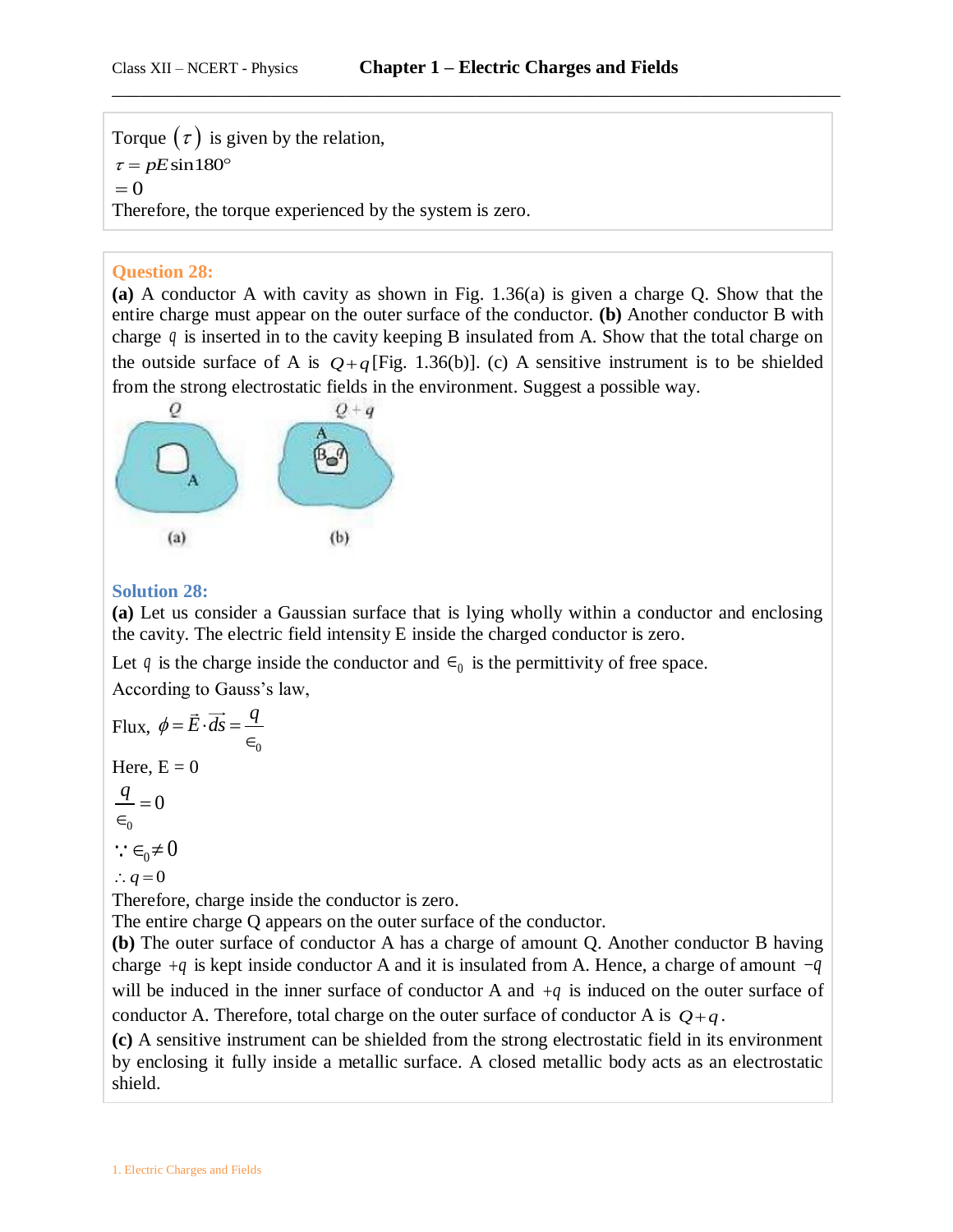### **Question 29:**

A hollow charged conductor has a tiny hole cut into its surface. Show that the electric field in the hole is 0  $\hat{n}$ 2  $\left(\frac{\sigma}{\sigma}\right)_{\hat{n}}$  $\left(\frac{\partial}{2\epsilon_0}\right)\hat{n}$ , where  $\hat{n}$  is the unit vector in the outward normal direction, and  $\epsilon_0$  is the surface charge density near the hole.

\_\_\_\_\_\_\_\_\_\_\_\_\_\_\_\_\_\_\_\_\_\_\_\_\_\_\_\_\_\_\_\_\_\_\_\_\_\_\_\_\_\_\_\_\_\_\_\_\_\_\_\_\_\_\_\_\_\_\_\_\_\_\_\_\_\_\_\_\_\_\_\_\_\_\_\_\_\_

### **Solution 29:**

Let us consider a conductor with a cavity or a hole. Electric field inside the cavity is zero. Let E is the electric field outside conductor,  $q$  is the electric charge,  $\sigma$  is the charge density,

and  $\epsilon_0$  is the permittivity of free space.

Charge  $|q| = \vec{\sigma} \times \vec{ds}$ According to Gauss's law, Flux, 0  $\phi = \vec{E} \times \vec{ds} = \frac{|q|}{4}$  $\in$  $\mathbf{0}$  $Eds = \frac{\vec{\sigma} \times \vec{ds}}{g}$  $\in$  $\therefore E = \frac{\sigma}{n} \hat{n}$  $\in$ 

 $\mathbf{0}$ 

Therefore, the electric field just outside the conductor is  $\frac{\sigma}{n}$  $\mathbf{0}$  $\in_{\mathfrak{c}}$ . This field is due to superposition

of field due to the cavity  $(E')$  and the field due to the rest of the charged conductor  $(E')$ . These fields are equal and opposite inside the conductor, and equal in magnitude and direction outside the conductor.  $\therefore$  *E* '+ *E*' = *E* 

$$
E' = \frac{E}{2}
$$

$$
= \frac{\sigma}{2\epsilon_0} \hat{n}
$$

Therefore, the field due to the rest of the conductor is  $\frac{\sigma}{n}$ 0  $\in$ .

Hence, proved.

### **Question 30:**

Obtain the formula for the electric field due to a long thin wire of uniform linear charge density  $=\lambda$  without using Gauss's law. [Hint: Use Coulomb's law directly and evaluate the necessary integral.]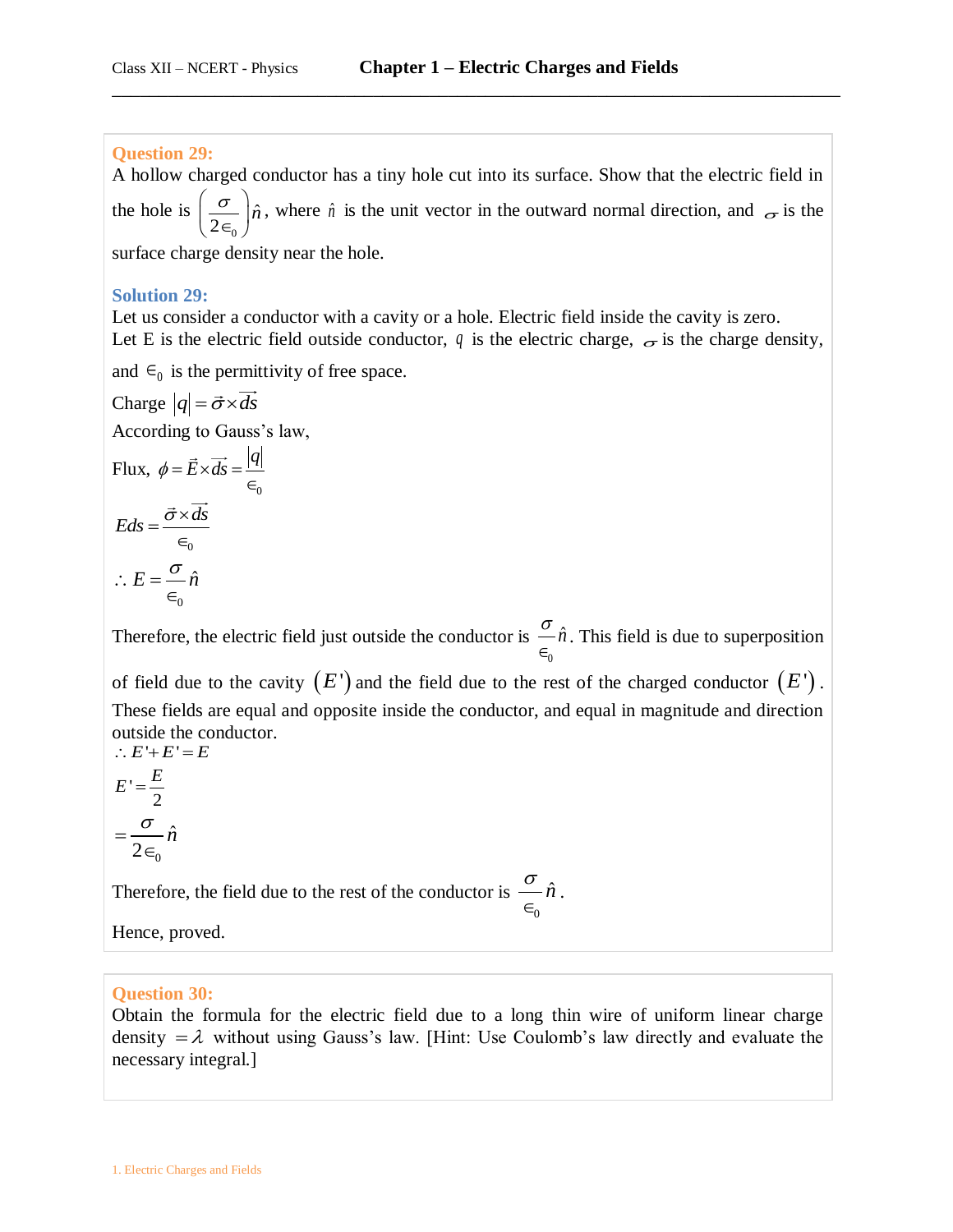#### **Solution 30:**

Take a long thin were XY (as shown in the figure) of uniform linear charge density  $\lambda$ .

 $\bar{x}$ 

Consider a point A at a perpendicular distance / from the mid-point O of the wire, as shown in the following figure.

\_\_\_\_\_\_\_\_\_\_\_\_\_\_\_\_\_\_\_\_\_\_\_\_\_\_\_\_\_\_\_\_\_\_\_\_\_\_\_\_\_\_\_\_\_\_\_\_\_\_\_\_\_\_\_\_\_\_\_\_\_\_\_\_\_\_\_\_\_\_\_\_\_\_\_\_\_\_



Let E be the electric field at point A due to the wire, XY.

Consider a small length element dx on the wire section with  $OZ = x$ 

Let  $q$  be the charge on this piece.

$$
\therefore q = \lambda dx
$$

Electric field due to the piece,

$$
dE = \frac{1}{4\pi \epsilon_0} \frac{\lambda dx}{(AZ)^2}
$$
  
However,  $AZ = \sqrt{(l^2 + x^2)}$   

$$
\therefore dE = \frac{\lambda dx}{4\pi \epsilon_0 (l^2 + x^2)}
$$

The electric field is resolved into two rectangular components.  $dE\cos\theta$  is the perpendicular component and  $dE \sin \theta$  is the parallel component.

Considering another element on the other side of O, at the same distance x and of the same length dx. So it produces electric field of same magnitude at A. Resolving the electric field into two rectangular components.  $dE \cos \theta$  is the perpendicular component and  $dE \sin \theta$  is the parallel component. Hence the component  $dE \sin \theta$  cancel out.

Only the perpendicular component  $dE \cos \theta$  affects point A.

Solving the perpendicular complement at *z* cos *z* and *z* is *ωE*<sub>1</sub>.  
\nHence, effective electric field at point A due to the element dx is 
$$
dE_1
$$
.  
\n
$$
\therefore dE_1 = \frac{\lambda dx \cos \theta}{4\pi \epsilon_0 (x^2 + l^2)}
$$
 ......(1)  
\nIn Δ*AZO*,  
\nΔ*AZO*  
\n $x = l \tan \theta$  ......(2)  
\nOn differentiating equation (2), we obtain  
\n $dx/d \theta = l \sec^2 \theta$   
\n $dx = l \sec^2 \theta d\theta$  ......(3)  
\nFrom equation (2),  
\n $x^2 + l^2 = l^2 + l^2 \tan^2 \theta$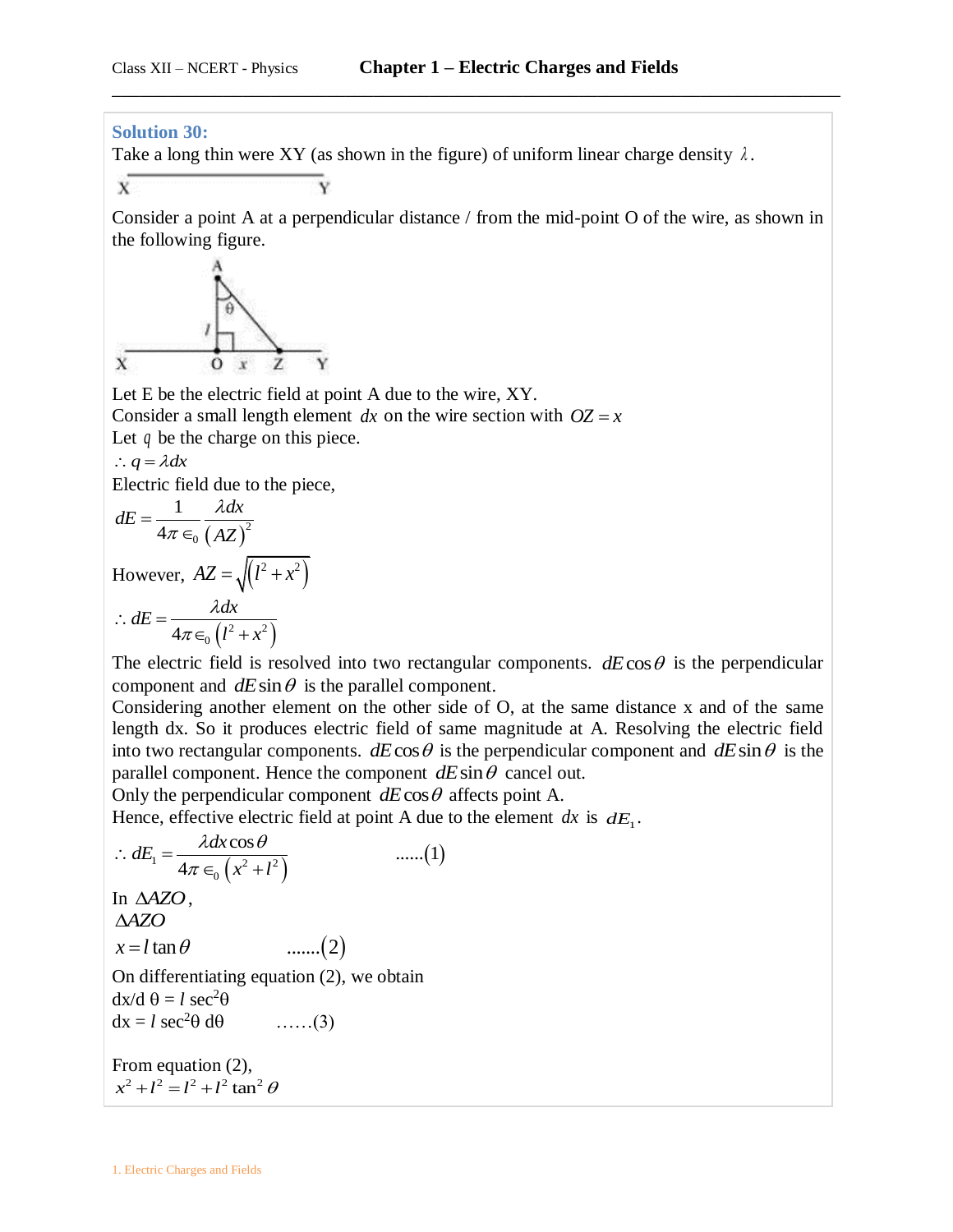$x^2 + l^2 = l^2 \sec^2 \theta$  ......(4) Putting equations  $(3)$  and  $(4)$  in equation  $(1)$ , we obtain 2  $\sum_{1}^{\infty} = \frac{7a \sec^2 \alpha c}{4\pi \epsilon_0 l^2 \sec^2 \alpha}$  $\frac{\lambda l \sec^2 d\theta}{4\pi \epsilon_0 l^2 \sec^2 \theta} \times \cos$ tting equations (3)<br> $dE_1 = \frac{\lambda l \sec^2 d}{l^2}$ *l* uations (3) and (4) in<br>  $\frac{\lambda l \sec^2 d\theta}{\pi \epsilon_0 l^2 \sec^2 \theta} \times \cos \theta$  $\therefore dE_1 = \frac{\lambda l \sec^2 d\theta}{4\pi \epsilon_0 l^2 \sec^2 \theta} \times$ ----  $\sec^2\theta$  is correct term instead of  $\sec^2\theta$  $\frac{4\pi \epsilon_0 l^2 \sec^2 \theta}{4\pi \epsilon_0 l}$  .....(5)  $\frac{\cos \theta d\theta}{4\pi \epsilon_0 l}$  ......(5 *d dE l*  $4\pi \in 2^2$  sec<sup>2</sup>  $\theta$ <br> $\lambda \cos \theta d\theta$  $\therefore dE_1 = \frac{\lambda \cos \theta}{4\pi \epsilon_0}$ 

The wire is so long that  $\theta$  tends from 2  $-\frac{\pi}{2}$  to 2  $+\frac{\pi}{2}$ .

By integrating equation (5), we obtain the value of field  $E_1$  as,

$$
l^{2}(1 + \tan^{2} \theta) = l^{2} \sec^{2} \theta
$$
  
\n
$$
x^{2} + l^{2} = l^{2} \sec^{2} \theta
$$
 ......(4)  
\nPutting equations (3) and (4) in e  
\n
$$
\therefore dE_{1} = \frac{\lambda l \sec^{2} d\theta}{4\pi \epsilon_{0} l^{2} \sec^{2} \theta} \times \cos \theta
$$
  
\n
$$
\therefore dE_{1} = \frac{\lambda \cos \theta d\theta}{4\pi \epsilon_{0} l}
$$
 ......  
\nThe wire is so long that  $\theta$  tends f  
\nBy integrating equation (5), we o  
\n
$$
\int_{-\pi/2}^{\pi/2} dE_{1} = \int_{-\pi/2}^{\pi/2} \frac{\lambda}{4\pi \epsilon_{0} l} \cos \theta d\theta
$$
  
\n
$$
E_{1} = \frac{\lambda}{4\pi \epsilon_{0} l} [\sin \theta]_{-\pi/2}^{\pi/2}
$$
  
\n
$$
= \frac{\lambda}{4\pi \epsilon_{0} l} \times 2
$$
  
\n
$$
E_{1} = \frac{\lambda}{2\pi \epsilon_{0} l}
$$
  
\nTherefore, the electric field due to  
\n**Question 31:**  
\nIt is now believed that protons a  
\nthemselves built out of more eler  
\nthree quarks each. Two types o  
\n(+2/3)*e*, and the 'down' quark  
\nbuild up ordinary matter. (Quar  
\ndifferent varieties of matter.) Sug  
\n**Solution 31:**  
\nA proton has three quarks. Let the  
\nChange due to *n* up quarks =  $\begin{pmatrix} 2 \\ 3 \\ 3 \end{pmatrix}$   
\nNumber of down quarks in a prot  
\nEach down quark has a charge of  
\n
$$
l \text{. Electric C} \text{B} \text{ of } \text{B} \text{ and } \text{Fields}
$$

Therefore, the electric field due to long wire is  $2\pi \in_{0}$  *l*  $\lambda$  $\frac{\pi}{\pi \epsilon_0 l}$ .

## **Question 31:**

It is now believed that protons and neutrons (which constitute nuclei of ordinary matter) are themselves built out of more elementary units called quarks. A proton and a neutron consist of three quarks each. Two types of quarks, the so called 'up' quark (denoted by u) of charge  $(+2/3)e$ , and the 'down' quark (denoted by d) of charge  $((-1/3)e)$ , together with electrons build up ordinary matter. (Quarks of other types have also been found which give rise to different varieties of matter.) Suggest a possible quark composition of a proton and neutron.

## **Solution 31:**

A proton has three quarks. Let there be  $_n$  up quarks in a proton, each having a charge of  $+\frac{2}{3}e$ . 3  $+\frac{2}{3}e$ 

Charge due to  $_n$  up quarks 2 3  $=\left(\frac{2}{3}e\right)n$ Number of down quarks in a proton  $=3-n$ Each down quark has a charge of  $-\frac{1}{x}$ 3  $-\frac{1}{2}e$ .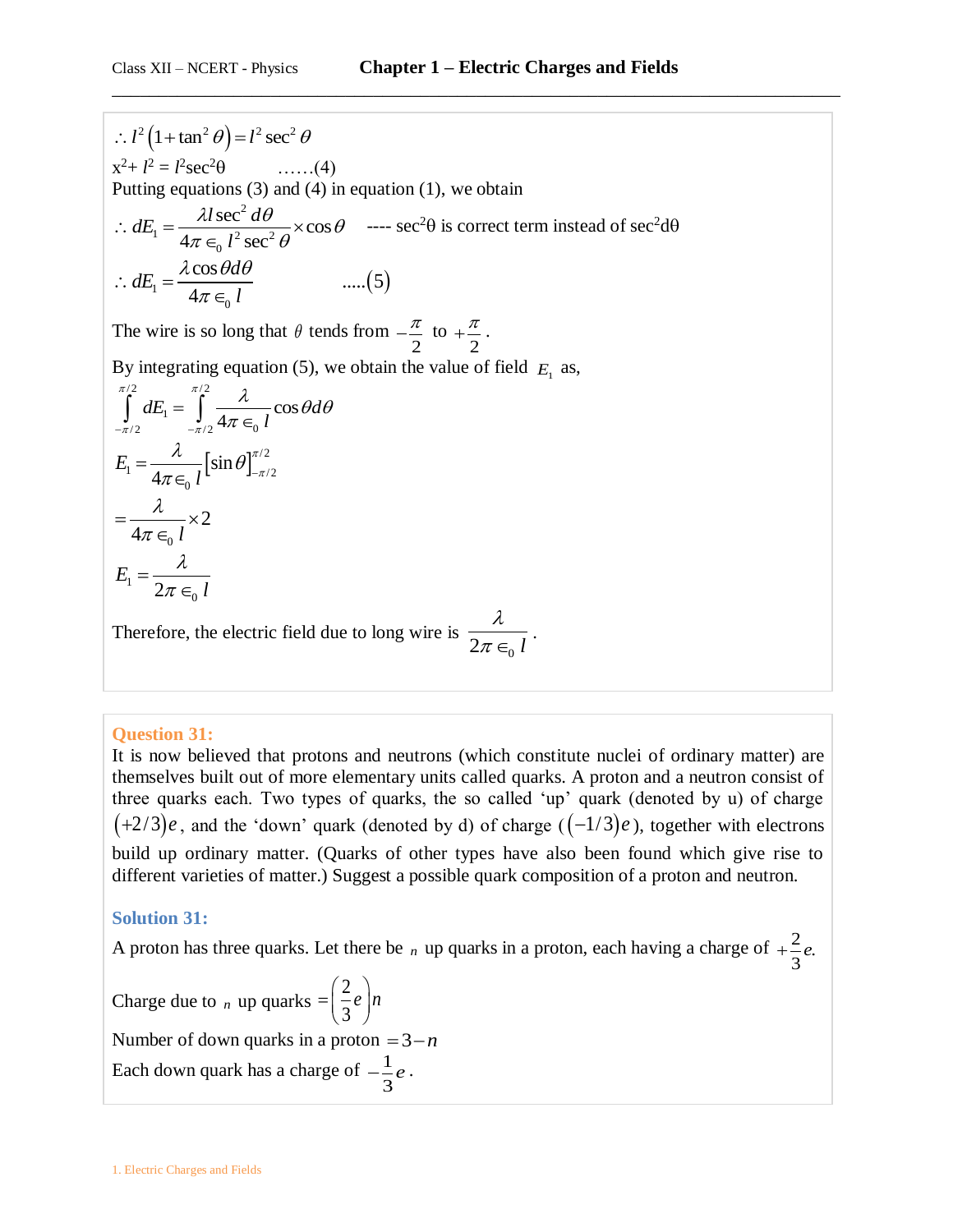Charge due to  $(3-n)$  down quarks =  $(3-n)(-e/3)$ Total charge on a proton  $=+e$ arge on a proton  $-\pm e$ <br>  $\frac{2}{3}e\left| n+\left(-\frac{1}{3}e\right)(3-n)\right|$  $\frac{2}{3}e^{n+\left(-\frac{1}{3}\right)}$ rotal charge on a proton  $-\pi e$ <br>  $\therefore e = \left(\frac{2}{3}e\right)n + \left(-\frac{1}{3}e\right)(3-n)$ 2  $\frac{1}{3}$   $\int$  =  $e + \frac{1}{3}$ *ne* a *ne*  $e = \left(\frac{2ne}{3}\right) - e + \frac{n}{3}$ 2*e ne*  $n = 2$ Number of up quarks in a proton,  $n = 2$ Number of down quarks in a proton  $= 3 - n = 3 - 2 = 1$ Therefore, a proton can be represented as 'uud'. A neutron also has three quarks. Let there be *n* up quarks in a neutron, each having a charge of  $+2e/3$ Charge on a neutron due to  $_n$  up quarks =  $(+2e/3)n$ Number of down quarks is  $3-n$ , each having a charge of 1 3  $\left(-\frac{1}{3}\right)e$ . Charge on a neutron due to  $(3-n)$  down quarks  $=\left(-\frac{1}{2}e\right)(3-n)$ 3  $=\left(-\frac{1}{3}e\right)(3-n)$ Total charge on a neutron  $= 0$ 1 otal charge on a neutron – 0<br>0 =  $\left(\frac{2}{3}e\right)n + \left(-\frac{1}{3}e\right)(3-n)$  $\frac{2}{3}e^{n+\left(-\frac{1}{3}\right)}$  $e^{2a} = \left(\frac{2}{3}e\right)n + \left(-\frac{1}{3}e\right)(3-n)$  $0 = \frac{2}{3}en - e + \frac{ne}{3}$  $=\frac{2}{2}$ en – e +  $\frac{ne}{2}$  $e = ne$  $n = 1$ Number of up quarks in a neutron,  $n = 1$ Number of down quarks in a neutron  $=3-n=2$ Therefore, a neutron can be represented as 'udd'.

### **Question 32:**

**(a)** Consider an arbitrary electrostatic field configuration. A small test charge is placed at a null point (i.e., where  $\mathbf{E} = 0$ ) of the configuration. Show that the equilibrium of the test charge is necessarily unstable.

**(b)** Verify this result for the simple configuration of two charges of the same magnitude and sign placed a certain distance apart.

#### **Solution 32:**

**(a)** Let the equilibrium of the test charge be stable. If a test charge is in equilibrium and **is**  displaced from its position in any direction, then it experiences a restoring force towards a null point, where the electric field is zero. All the field lines near the null point are directed inwards the null point. There is a net inward flux of electric field through a closed surface around the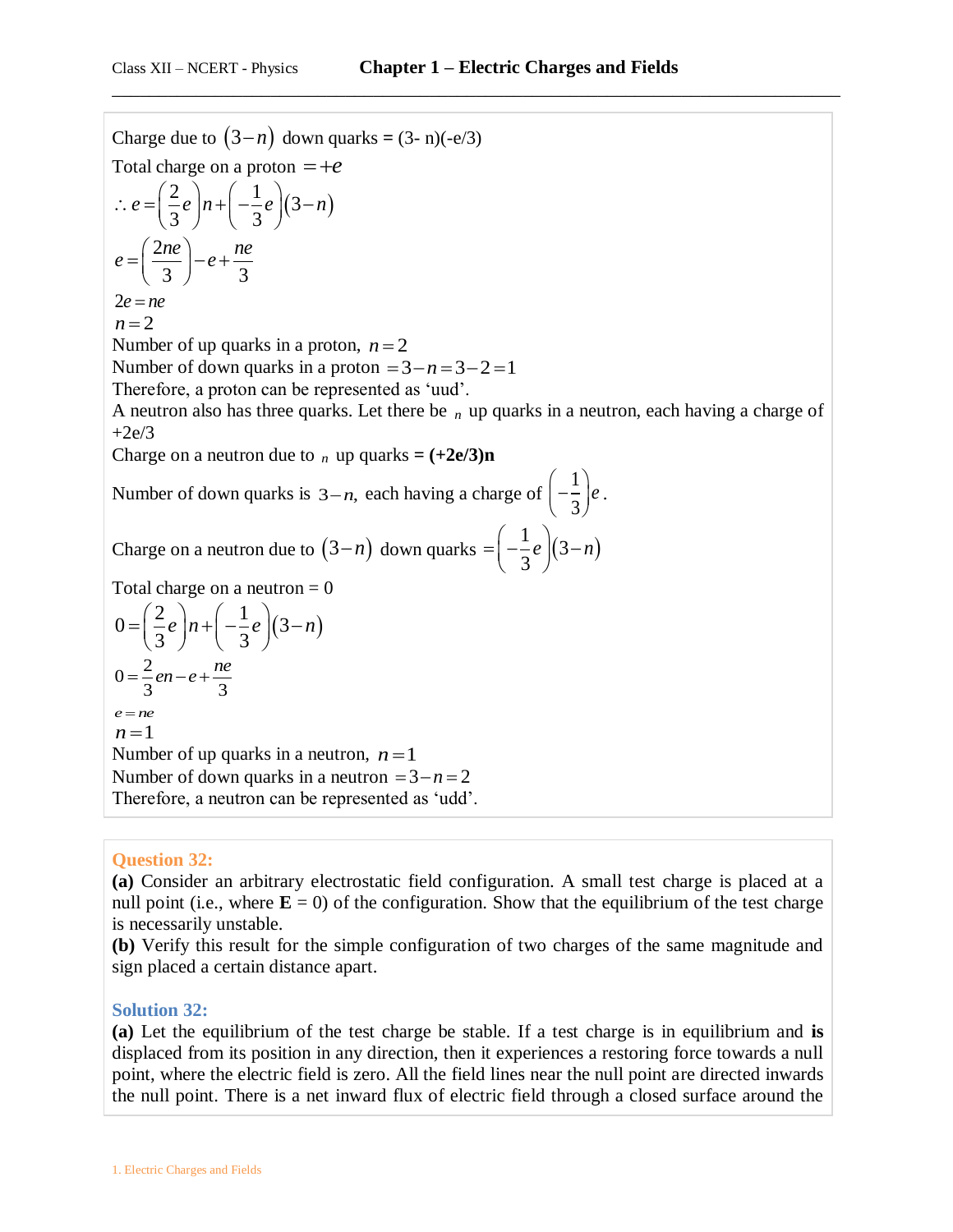null point. According to Gauss's law, the flux of electric field through a surface, which is not enclosing any charge, is zero. Hence, the equilibrium of the test charge cannot be stable. **(b)** Two charges of same magnitude and same sign are placed at a certain distance. The midpoint of the joining line of the charges is the null point. When a test charge is displaced along the line, it experiences a restoring force. If it is displaced normal to the joining line, then the net force takes it away from the null point. Hence, the equilibrium is unstable because stability of equilibrium requires restoring force in all directions.

\_\_\_\_\_\_\_\_\_\_\_\_\_\_\_\_\_\_\_\_\_\_\_\_\_\_\_\_\_\_\_\_\_\_\_\_\_\_\_\_\_\_\_\_\_\_\_\_\_\_\_\_\_\_\_\_\_\_\_\_\_\_\_\_\_\_\_\_\_\_\_\_\_\_\_\_\_\_

#### **Question 33:**

A particle of mass *m* and charge  $(-q)$  enters the region between the two charged plates initially moving along x-axis with speed *vx* (like particle 1 in Fig. 1.33). The length of plate is L and **a** uniform electric field E is maintained between the plates. Show that the vertical deflection of the particle at the far edge of the plate is  $qEL^2/(2mv_x^2)$ .

Compare this motion with motion of a projectile in gravitational field discussed in Section 4.10 of Class XI Textbook of Physics.

#### **Solution 33:**

Charge on a particle of mass  $m = -q$ 

Velocity of the particle  $= v_x$ 

Length of the plates  $= L$ 

Magnitude of the uniform electric field between the plates  $= E$ 

Mechanical force,  $F = \text{mass}(m) \times \text{Acceleration}(a)$ 

$$
a = \frac{F}{m}
$$

However, electric force,  $F = qE$ 

Therefore, acceleration,  $a = \frac{qE}{m}$  .......(1) *m*  $=$ 

Time taken by the particle to cross the field of length L is given by,

me taken by the particle to cross the field of<br>
<u>Length of the plate</u>  $=$   $\frac{L}{v_x}$  ..... (2)<br>
Velocity of the particle  $\frac{L}{v_x}$  $=\frac{\text{Length of the plate}}{\text{Velocity of the particle}} = \frac{L}{v_x}$ ...

In the vertical direction, initial velocity,  $u = 0$ 

According to the third equation of motion, vertical deflection  $s$  of the particle can be obtained as,

$$
s = ut + \frac{1}{2}at^2
$$
  
\n
$$
s = 0 + \frac{1}{2} \left( \frac{qE}{m} \right) \left( \frac{L}{v_x} \right)^2
$$
  
\n
$$
s = \frac{qEL^2}{2mV_x^2} \qquad \qquad \dots \dots (3)
$$